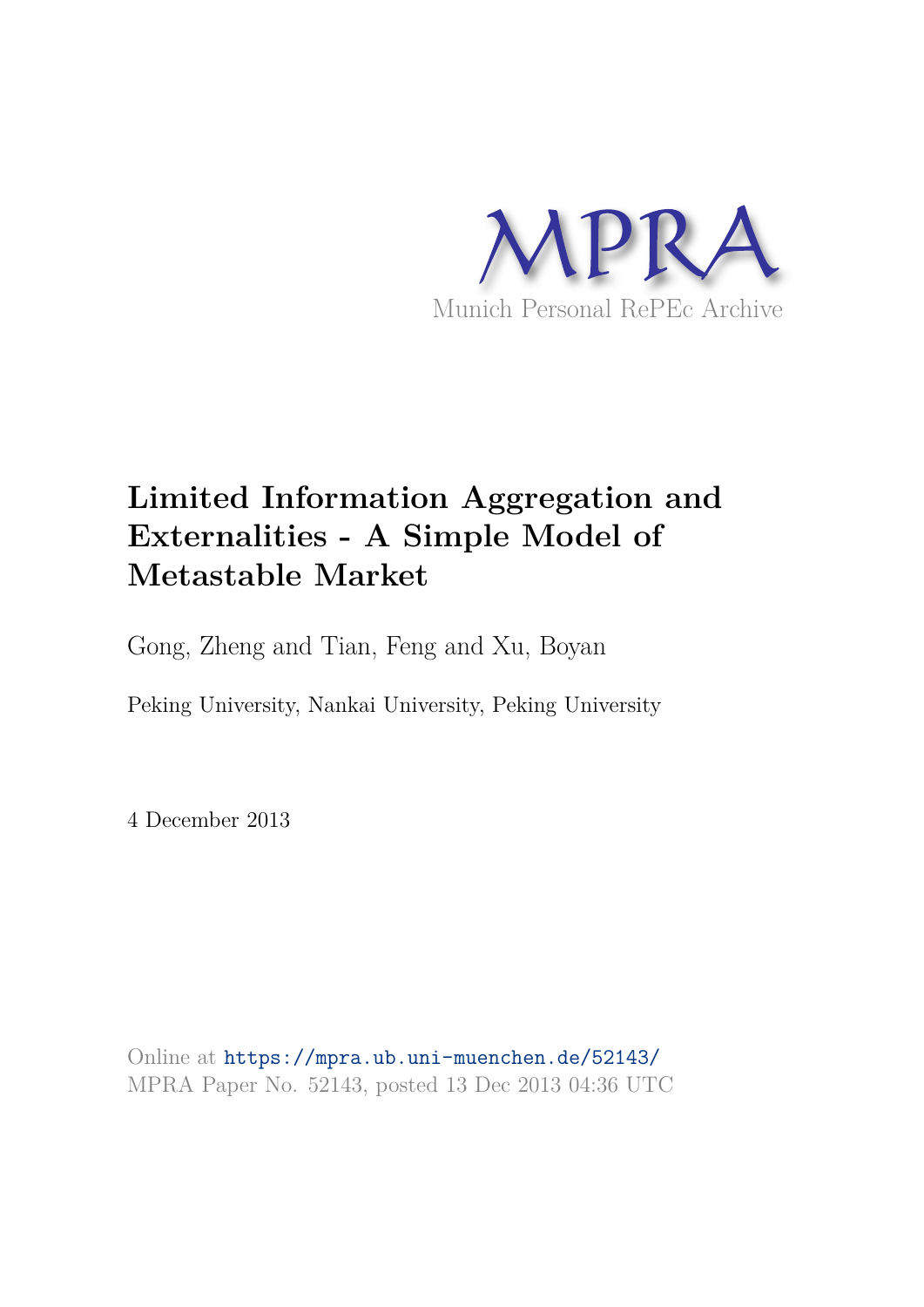# Limited Information Aggregation and Externalities - A Simple Model of Metastable Market<sup>\*</sup>

Zheng Gong† Feng Tian‡ Boyan Xu§

### **Abstract**

We analyze a model in which agents' decisions to enter or exit investments are influenced from their individual and external parties' transaction histories. Actual investment outcomes are unknown to all participants until the end of decision periods, but outcomes do change depending on the number of participating players in the market and the market's current state of condition. In this particular model, agents have access to external parties' information from those who are within their specific social network. Our study of limited information aggregation mainly focuses on market responses to investors' decisions of exiting the investment. With social structures complicating investment outcomes, we present a model that describes how markets can enter relatively stable statuses long enough for exiting participants to return, which brings the investment back to normal conditions. Our model also supports previous studies that limited information aggregation can cause the exogenous shock effect of global collapse.

**Keywords:** Information aggregation, Social structure, Internet Externality, Simulation

<sup>∗</sup>**Acknowledgement:** We would like to thank Yifan Zhou, Rixin Li, Fan Zhang and Scott Pogoda for their helpful advices and comments.

<sup>†</sup>China Center for Economics Research and School of Physics, Peking University. *E-mail address:* gzidiablo@163.com

<sup>‡</sup>Department of Economics, Nankai University. *E-mail address:* 813969011@qq.com §School of Physics, Peking University. *E-mail address:* xby@pku.edu.cn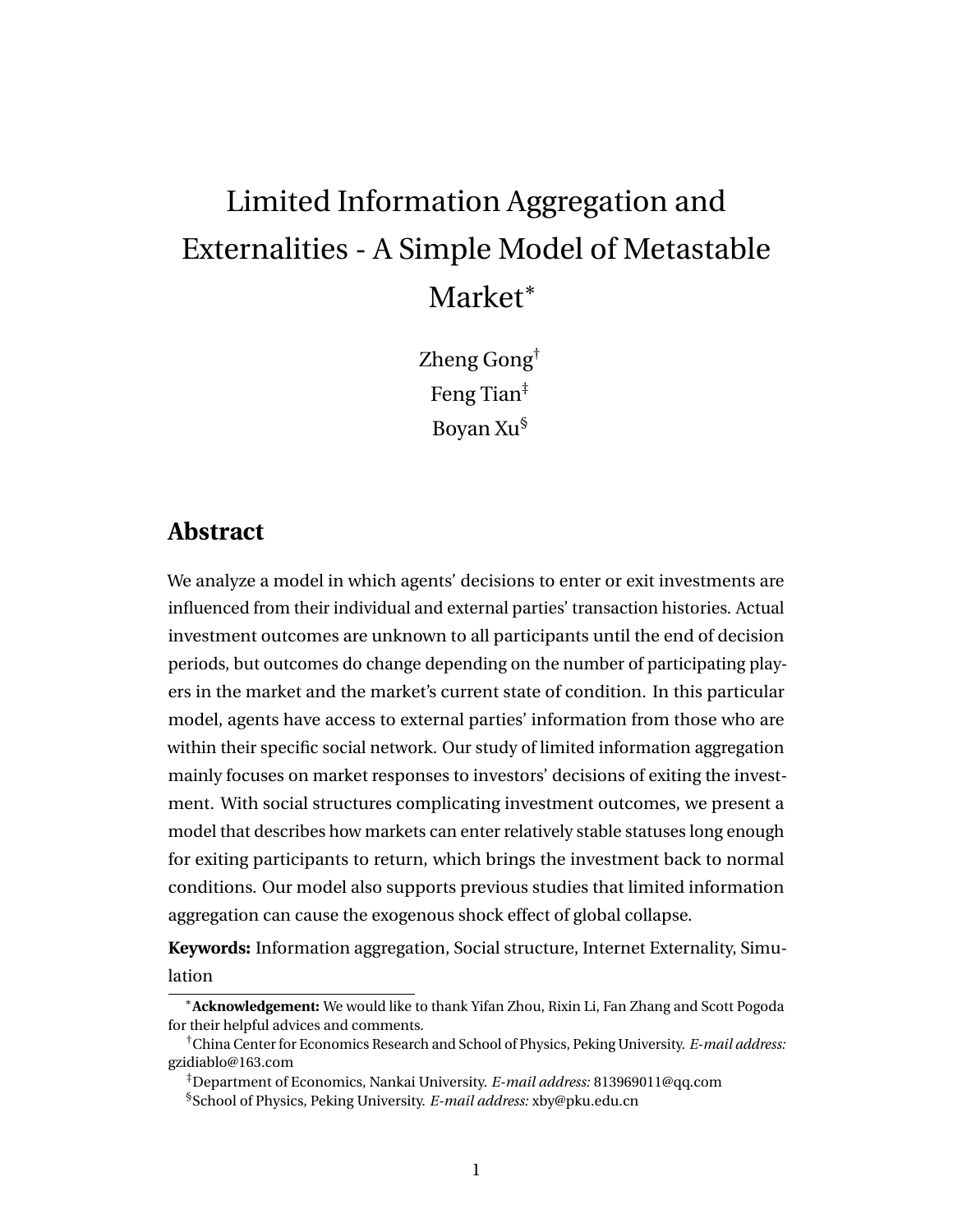# **1 Introduction**

Network externalities affect the outcomes in markets by influencing participants' decisions. Take investments in solar battery technology for example. As more people invest, the stronger the scale effect becomes which reduces the unit cost and increases the profit of every investor.

Now consider a risky situation that has a network externality and agents repeatedly investing into the market upon different entry periods. Jeitschko and Taylor (2001) analyzed such a situation, but agents could only base their decisions to invest or exit around individual investment outcomes. What was proven in their AER paper was that a global economic collapse could occur even if the investment was in a state of Pareto-efficient equilibrium and could bring positive returns. Yet, in the situation where an agent received a negative outcome, they will assume other investors also experienced similar results and will most likely exit the market without the intention of returning. In this situation, if multiple investors exited, this would cause a domino effect of a simultaneous pullout because the lesser the number of agents in the market, the more negative the network externality becomes, causing more agents to exit as a result. Hence, even an investor experiencing positive outcomes will be discouraged after some time, and the simultaneous market collapse - in other words, avalanche - is inevitable in this kind of model.

Though the conclusion of Jeitschko and Taylor's paper accurately display how an investment that does not allow information sharing between participants can lead to investors simultaneously pulling out from a positive valued asset due to the network externality effect, their model doesn't acknowledge how investments can also rebound from drops in economic activity by remaining in a relatively weak status long enough for exiting investors to return. By examining an investment situation that has agents exiting and reentering the market at different entry periods, we show a market that has multiple agents simultaneously exit the investment enter into a vulnerable status for a period of time and then re-stabilize to a prosperous condition due to the exiting investors' return. Furthermore, we support the view of Jeitschko and Taylor (2001) by showing investments that cause agents' decisions to exit triggering a global collapse. With that being said, there are countless of possibilities an investment can result in once network externalities affect investors' decisions. We specifically observe situations that allow the transaction outcomes between specific parties to be shared - this could represent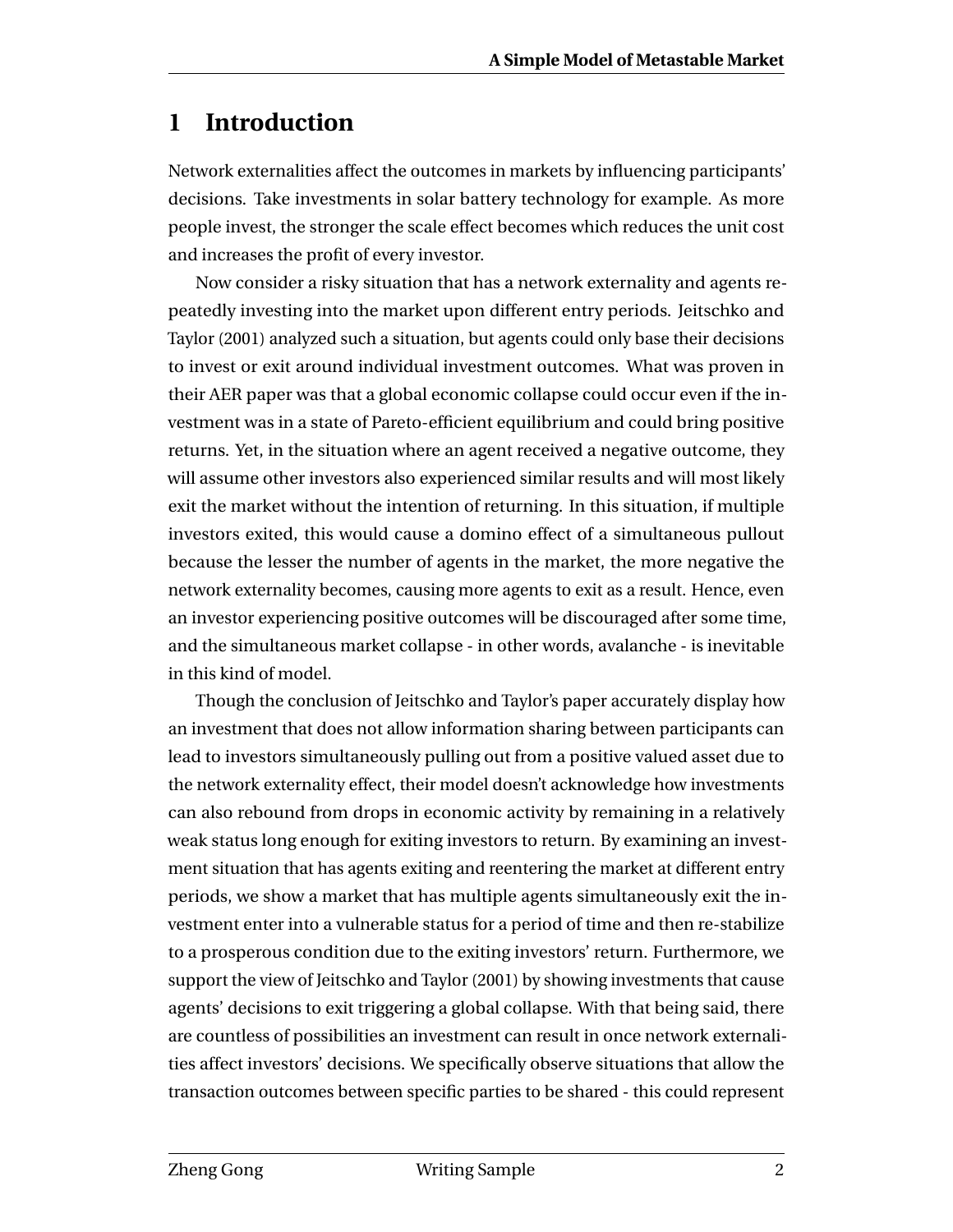investments involving friends and family members or business groups. In this situation, investors that exit markets based on their initial negative outcome could then draw two conclusions which would cause different effects to the market activity: one, they are reconfirmed of their decision to exit from other players' outcomes and will not reenter, leaving the investment in a vulnerable condition that could cause future investors to exit and trigger a possible global collapse. Two, they return to the market after observing their relatives' gains, which could restore the investment back to normal operating conditions. In this case of aggregate information, the network externality is proven to cause either a full out market collapse or the re-stabilization of the investment.

As reference, Gunay (2008) has previously linked information aggregation into the coordination avalanche model of Jeitschko and Taylor (2001) and presented how agents could update their information according to the shock and every other player's investment behavior of the previous period. Gunay's model focused on complete information aggregation which provides interesting results to agents' decisions being made on the investment outcomes of the entire investment group. However, our goal is to focus on a limited information aggregation model based off of Jeitschko and Taylor's (2001) avalanche model.

In this paper, we extend the model of Jeitschko and Taylor (2001) into a limited information aggregation model to explain two basic features of a risky market with repeated investment. First, investments can stay in a relatively vulnerable, yet stable prosperous status for a lengthy period of time. Second, to analyze that what caused market instability within a limited information aggregation investment model, can also be leading factor of a full market collapse under the presence of a small exogenous shock.

This is a Stag-Hunt game of multiple players: at the beginning of each decision period *τ*, each player must decide whether to take a risky action of (investing) or not (exiting), and these decisions will remain unchanged throughout the transaction periods until the following decision period. An investor who chooses to exit the market will receive a payoff of zero. If the investor selects to invest in this period, he will experience a probability p to win and a probability 1− *p* to lose in every transaction periods until the following decision period. The outcome is independent across players and over time.

There are three key characteristics in our model. Firstly, there exists limited information aggregation. In particular, every investor can observe their own investment outcome and transaction history as well as several other investors'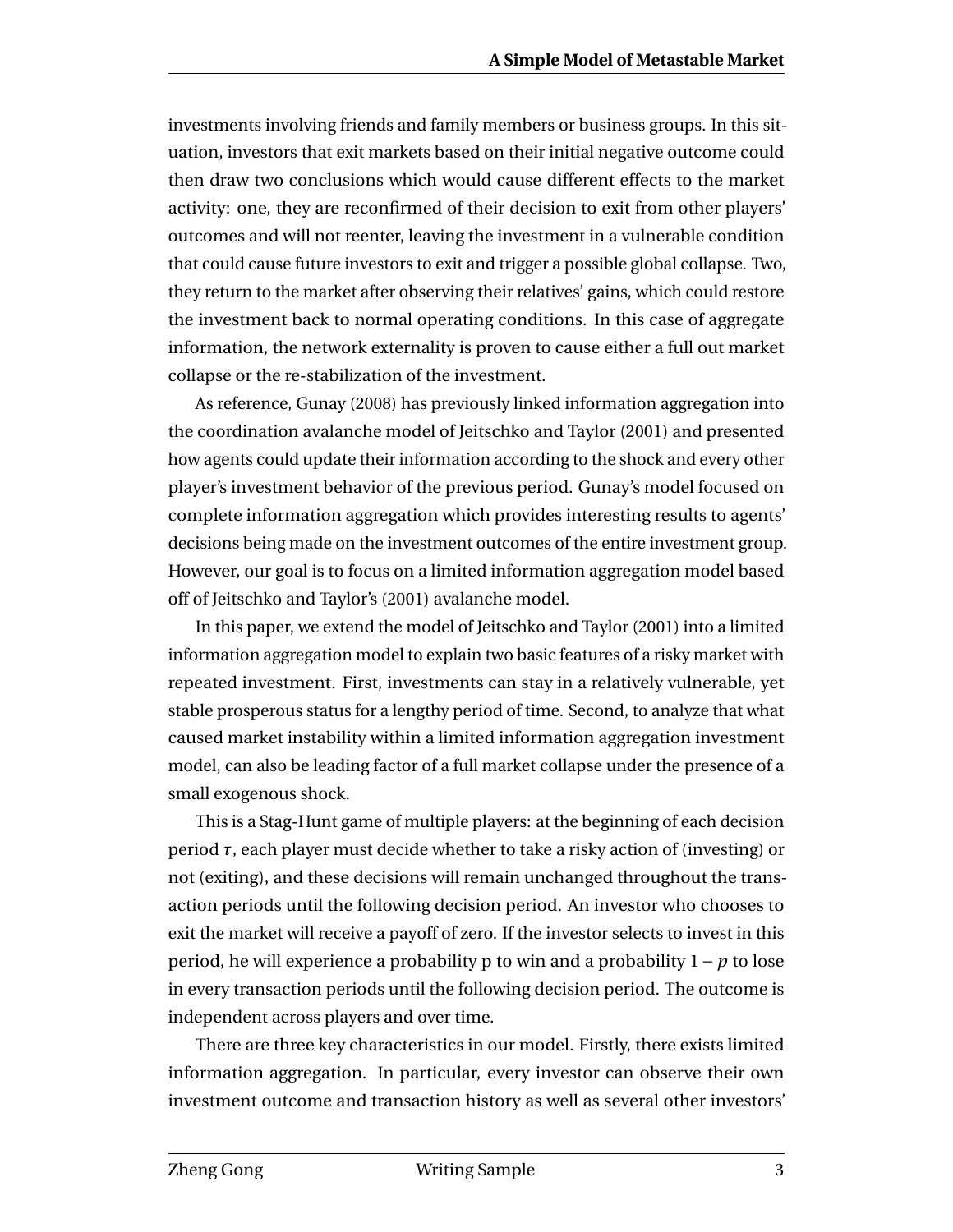within a social network. Investors can take use of the available information of the last decision period to strategize at the beginning of decision periods.

Secondly, players are uncertain about the actual value of *p*. Investors can only predict what the value of *p* will be based on their outcome and transaction histories. Specifically, in our paper, we assume that people only consider the outcome history of the last decision period and ignore the outcome history *ex ante*, since they believe that the probability of *p* changes with time, and previous outcome records cannot serve as an accurate indicator of the next winning probability.

Lastly, there exists a network externality or complementarity of participants' actions. In particular, as the number of active investors decreases, the profit of successful investors drops as well. The expected return of investment depends on both the number of active investors and the state of economic nature.

There are three fields of research that are mainly related to our work, namely network externality, herding behavior and social network. The main difference between our paper and the paper of Gunay (2008) is that we do not consider the condition of complete information aggregation, but instead consider information aggregation is shared through three different scales of social structure. This enables our model to be applied into a variety of situations, adding to its complexity. The second main difference is that we assume people will not rapidly change their decisions in short periods of time. The third difference is that we recognize how a small exogenous shock affects the market.

Jeitschko and Taylor (2001) conclude that market collapses can happen simply out of fear. According to our case study on different social structures, markets can also remain stable for relatively long periods of time due to information aggregation. The degree of stability is largely determined on the structure of the social network.

As for herding theory, for example, various papers focus on the information cascade theory, one being Bikhchandani, Hirshleifer and Welch (1992). This paper in particular shows that information cascades occur when individuals have made decisions following the behavior of their predecessors. The main difference between their paper and ours is that they suggest individuals have a sequence in making investment decisions. In many ways, our paper is similar to Bikhchandani, Hirshleifer and Welch (1998) since we also agree that information cascades are based on social learning experiences. However, the individual players in our model not only focus on the entry and exiting behaviors of others, but also make decisions based on information from their neighbors' transaction outcomes.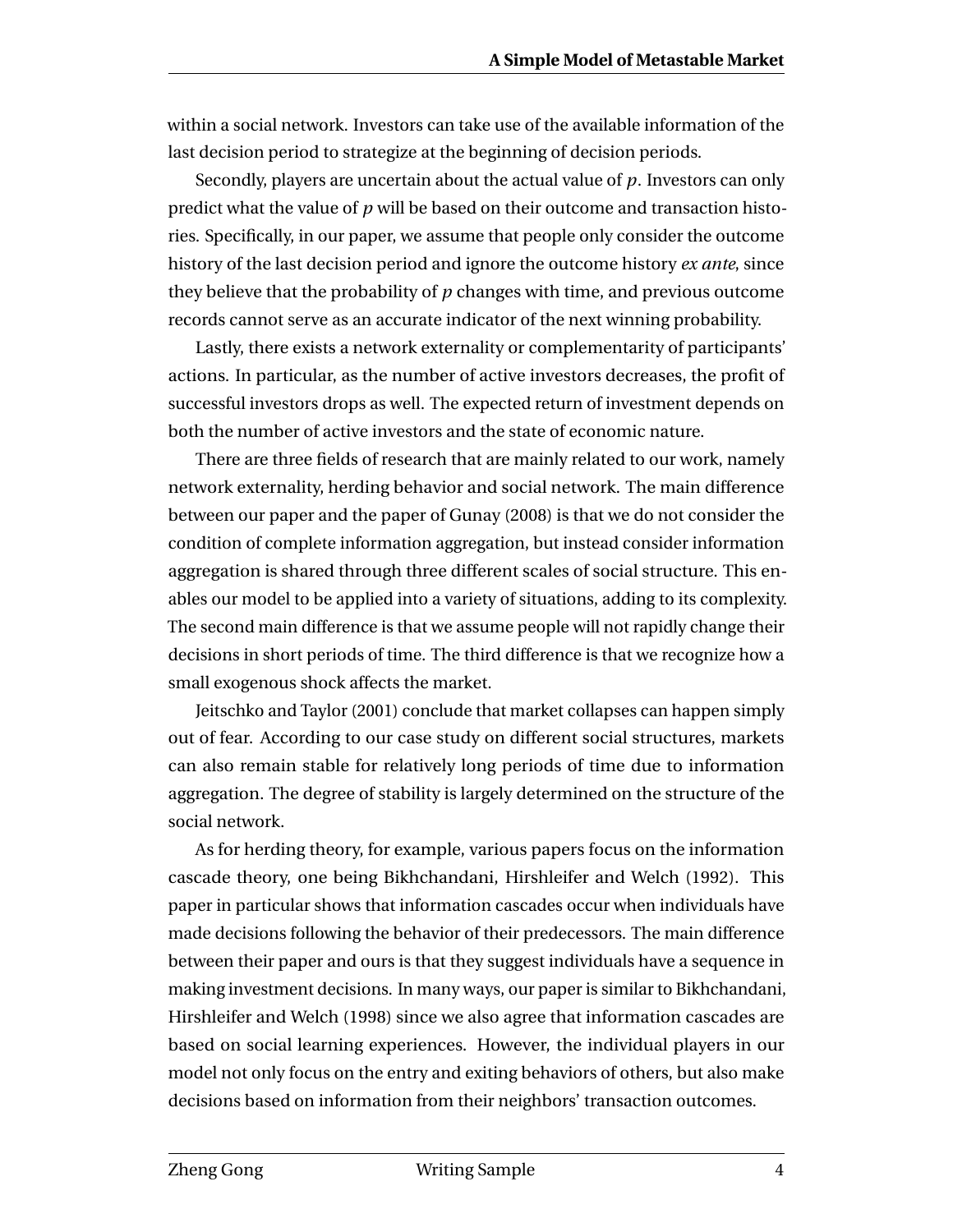Lastly, in our model, the information exchange between different investors depends on social structures in the market, which is related to models in literature on the social network and social structure field. The work of Zollman (2008) supports our assumption that limited information aggregation is a common reality in investments and he used a similar approach of social structure to study the effects of conformity.

A paper that highly complements ours is Acemoglu *et al.* (2010). They develop a model that presents how information is exchanged in social networks. They test when asymptotic learning comes into effect and how it influences the aggregate welfare. The main difference between our paper and theirs is that they focus on the existence of asymptotic learning and its effects on welfare whereas we focus on the effect of network externalities on market coniditions.

Section 2 will be a brief introduction to the model we use in this paper. In Section 3, we will analytical propose a mechanism to explain how the three characteristics of our model can lead to a relatively stable status of an investment that loses a number of participating players, but not the rapid collapse as predicted by Jeitschko and Taylor (2001). In Section 4, we will propose a mechanism to explain how a small exogenous shock that influences a limited number of investors in the market can create a severe market collapse. In Section 5, we will turn to examine the effect of different social topology structures amongst investors. Programming methods are applied to simulate the mechanism of Section 3 and Section 4, and we will discuss under which topology structure the market will reach its most robust status. Brief concluding remarks will appear in Section 6.

### **2 Model**

We assume that there exist *M* individual investors within a specific market named {*P*1,*P*2,...,*P<sup>M</sup>* }. Individual investors are risk neutral and aim to maximize their expectation return, which is on an infinite timespan and the discount factor  $\delta$  is zero.

There are two types of periods in our model: a transaction period, *t*, and a decision period,  $\tau$ , which satisfies  $\tau = kt, k = 1, 2, ..., n$ . At the beginning of every decision period, each investor decides from an Action Set {*I N*,*OUT* }, which represents whether the investor enters the market or not. If *OUT* is chosen, the agent receives a payoff of 0 in each transaction period,  $t = 1, 2, \dots, k$  within the decision period *τ*. If an agent selects *I N*, he will face a *W I N* probability of *p*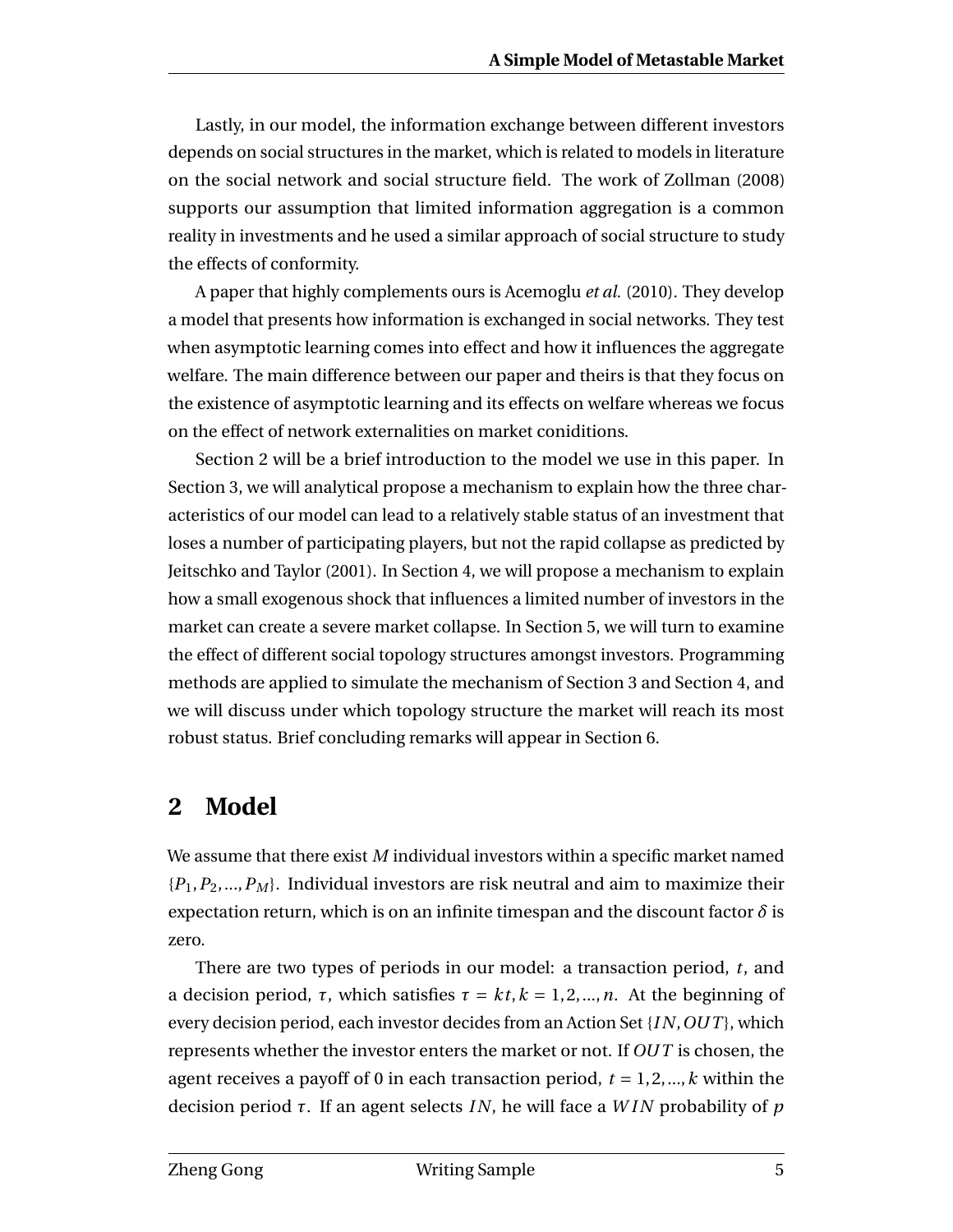and *LOSE* probability of  $1-p$ . The return  $U(m)$  is a function of m, which is the number of investors that choose *IN* in the period  $\tau$ , as shown below:

$$
U(m_{\tau}) = \begin{cases} f(\frac{m_{\tau}}{M}) - c & \text{if WIN} \\ -c & \text{if LOSE} \end{cases}
$$

*f* (·) is a strictly increasing function that is defined on [0,1], where  $f(0) = 0$ ,  $f(1) = 1$ . *c* remains a constant variable that represents the fixed cost of transaction, and  $c \in (0,1)$ 

Another important element in our model is that investors cannot observe the true value of the winning probability *p*. Instead, players' decisions are based on information from transaction histories that reveal previous win and lose rates to estimate the winning probability *p* in the market. At the end of each decision period investors update their belief of *p* based on the information they gained from the last decision period, and all other aspects of the market condition is freely accessible knowledge in the model.

Different from what is assumed by Jeitschko et al (2001), a key element of our model is that each investor can observe the transaction history of a few selected interrelated investors. For example, *A* and *B* are two investors in our model. If *B* can observe the transaction history of *A*, we name that *A* is a sender of *B*, and *B* is a receiver of *A*, and denote such a relation group as  $A \rightarrow B$ . Specifically, if transaction history is shared between *A* and *B*, *i.e.*,  $A \rightarrow B$  and  $B \rightarrow A$ , we denote it as  $A \rightarrow B$  and we name A as a friend of B, and likewise, B is a friend of A. For an investor  $P_i$  that belongs to the set  $\{P_1, P_2, ..., P_M\}$ , we denote  $P_i = P_i(s_i, r_i)$ .  $s_i$ represents the number of investors submit their outcome to *P<sup>i</sup>* , and *r<sup>i</sup>* denotes the number of investors receiving information from *P<sup>i</sup>* .

To ensure that there exists a Nash Equilibrium, all investors play *I N* during the first decision period and we should consider the initial belief *p*. The expected initial belief of *p* is denoted as  $\overline{p}$  and  $\overline{p} = E(p)$ . As proven by Jeitschko et al (2001), there should be  $\bar{p}$  − *c* > 0 to ensure that all players enter the market in the first round.

### **3 Market Structure - Relatively Stable Status**

If an investor selects *I N* to enter the market, the agent's expected rate of return to the market depends on two factors: his believed value of *p* and the number of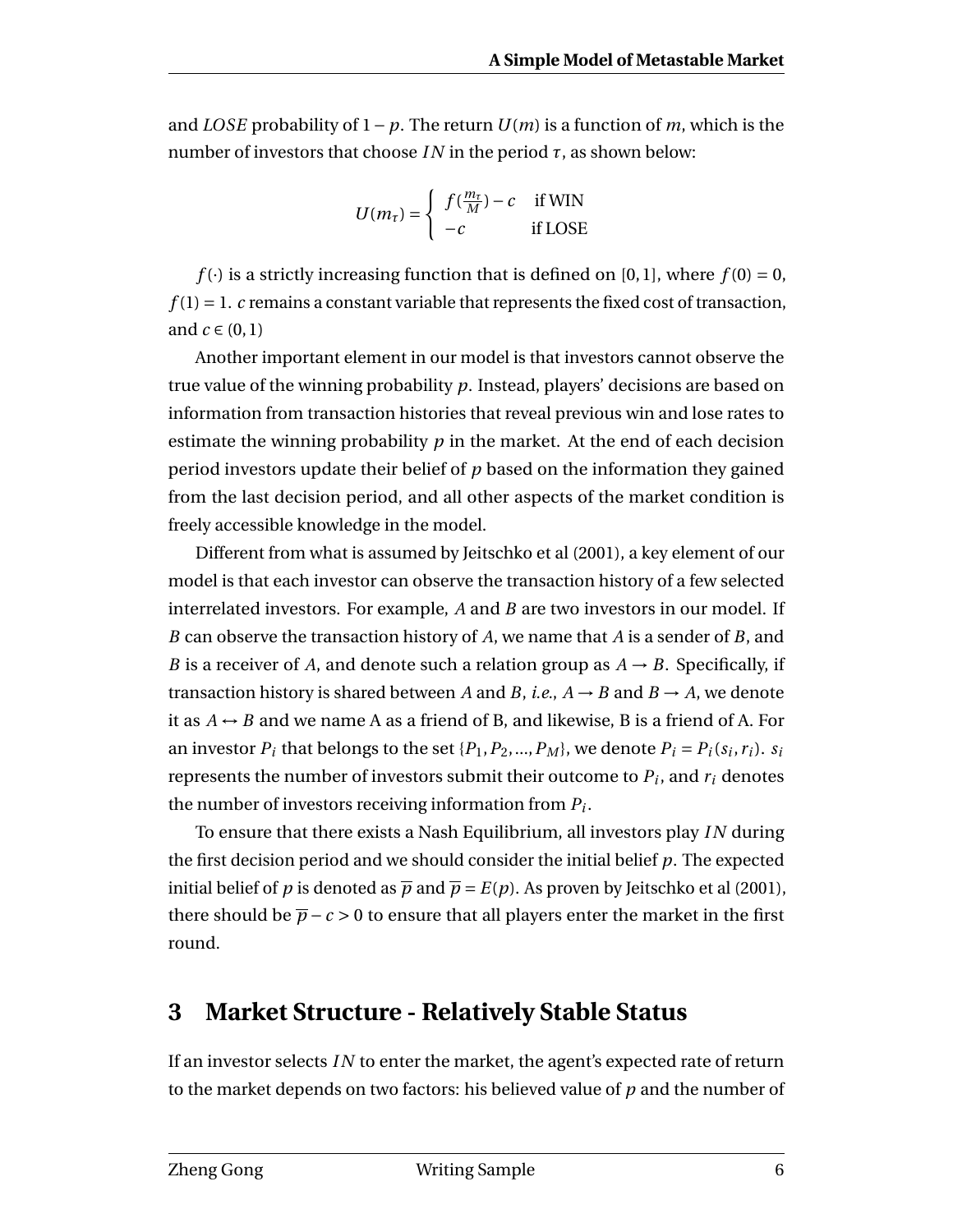investors who also play *I N* in the same period. As shown in Model section, every investor enters the market during the first decision period.

Let's begin with a simple outline of our model. Consider an investor, *A*, whose social network is shown below:



**Figure3.1** An example of the social structure

After the first decision period, *A* will update his/her belief on probability *p* according to their individual experience and from the related investors' transaction information, *i.e.*, *C*, *D* and *E*. In a particular case, if *A* experiences more failure than success in the first period, it is possible that their level of pessimism on the value of *p* will lessen because *C*, *D* and *E* received positive returns from the market (*i.e.*, *A* is influenced to select *I N*). Of course, it is also possible that even after taking others' information into consideration, *A* will still believe that the probability of *p*'s outcome will be too low and exits the market after the first period. To extend this example into a more concrete situation, we formalize the following stopping lemma:

#### **Lemma 1.** *NECESSARY AND SUFFICIENT CONDITION OF STOP.*

*Differentiating between investors,*  $P_i \in \{P_1, P_2, ..., P_M\}$ *, who has the number of s<sup>i</sup> senders.After the first decision period, the necessary and sufficient condition that he will select OUT is:*

$$
\sum_{i=0}^{s_i} \sum_{t=1}^{t=k} U_t(m_\tau) < 0
$$

*Then selecting OUT will be the dominate strategy to the investor*  $P_i$ *.* 

As shown in the previous section, the initial winning probability *p* is higher than the fixed cost of transaction, *c*. Let  $B(n|k, p)$  be the binomial distribution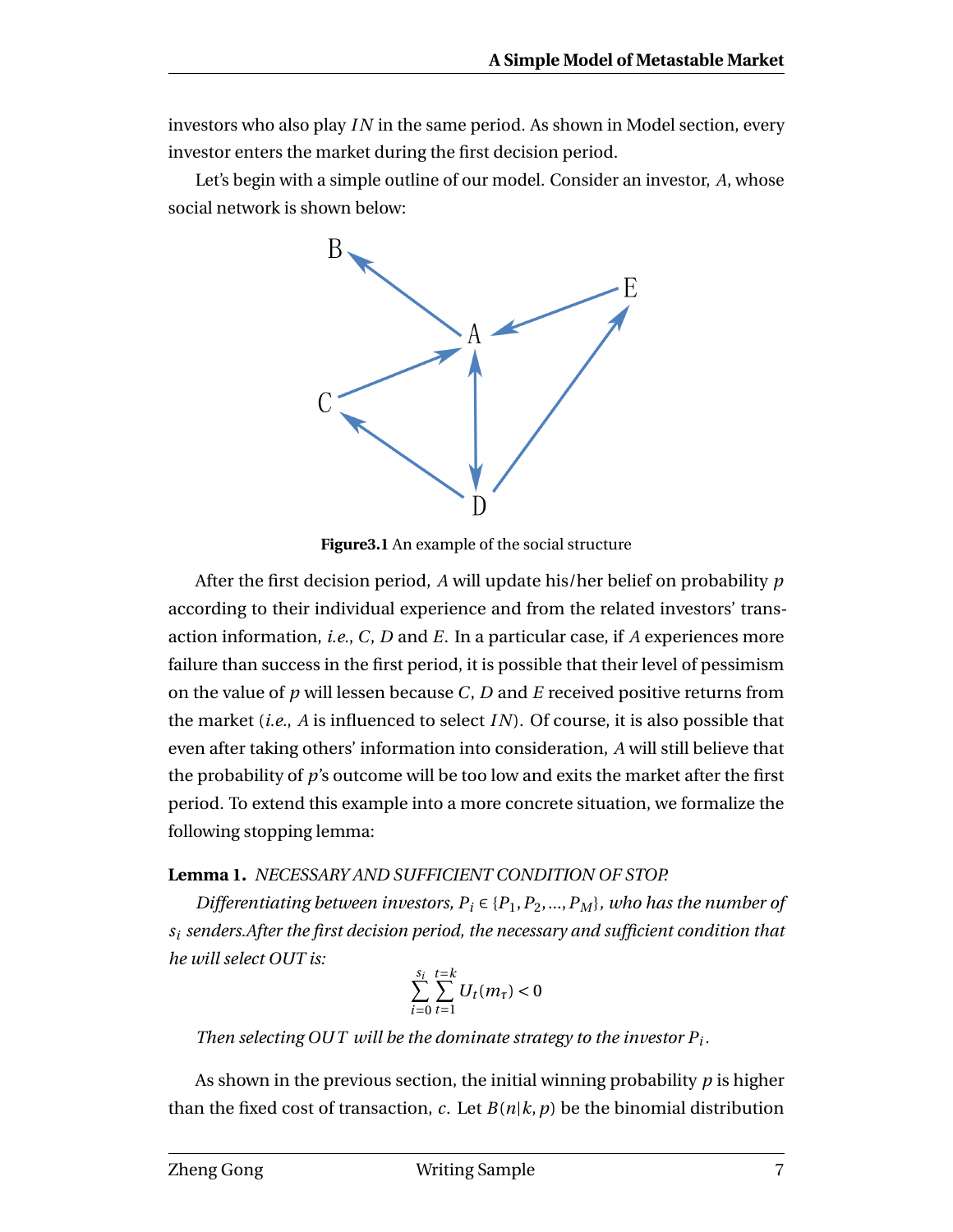with parameter *k* and *p*.  $B(n|k, p)$  acts as the probability of experiencing *n* or less *WINs* within *k* periods. Suppose that *N* is the largest integral that satisfies:

$$
N(1-c)-[(s_i+1)k-N]c<0
$$

Then,  $B(N|(s_i+1)k, p)$  represents the exiting probability of  $P_i$  with the mass of  $s_i$  senders after the first decision period. The expected gross return to an investor who selects *IN* in next decision period will drop to:

$$
pf(1-B(N|(s_i+1)k,p))
$$

In particular, if  $s_i$  equals to zero, the exiting possibility of  $P_i$  is then equals to  $B(n|k, p)$ . We can now formalize the exiting LEMMA:

#### **Lemma 2.** *EXITING LEMMA*

*Suppose*  $F(k) = B(N(k)|k, p)$ *, and we have*  $1 > p > c$  *and*  $N(k) = [kc]$ *, then:* (1) If  $N(k + 1) = N(k)$ *, we have*  $F(k + 1) < F(k)$ *.* (2) If  $N(k+1) = N(k) + 1$ *, we have*  $F(k+1) > F(k)$  $(3)$  lim<sub>*k*→∞</sub>  $B(N(k)|k, p)$  → 0 *A brief proof is shown in Appendix.*

LEMMA 2-(1), (3) illustrates that to a specific investor  $P_i$ , generally speaking, the more information senders to  $P_i$ , the less possibility  $P_i$  will exit the market after the first decision period (*i.e.*, the market structure is more stable under the circumstances of a social network). And LEMMA 2-(2) implies that there will be fluctuations within this declining procedure because of the discontinuity of binominal distribution, which is also clearly shown in Section 5.

Let's trace this to the second decision period. As is shown in previous paragraphs, after the first decision period, the expected number of investors that choose *OUT* is:

$$
O_1 = \sum_{i=1}^{M} B(N|(s_i + 1)k, p)
$$

We are interested to examine whether the quitting number will increase or not after this stage. Consider an investor in this market, *P<sup>i</sup>* , who has the number of  $s_i'$  $\boldsymbol{q}_i'$  information senders and decides to quit the market in the second decision period. Keep in mind, this investor cannot observe his own transaction outcome in this period from selecting *OUT* . However, unlike Jeitschko and Taylor (2001), *P<sup>i</sup>* can still observe the outcome of the information senders and shape a belief of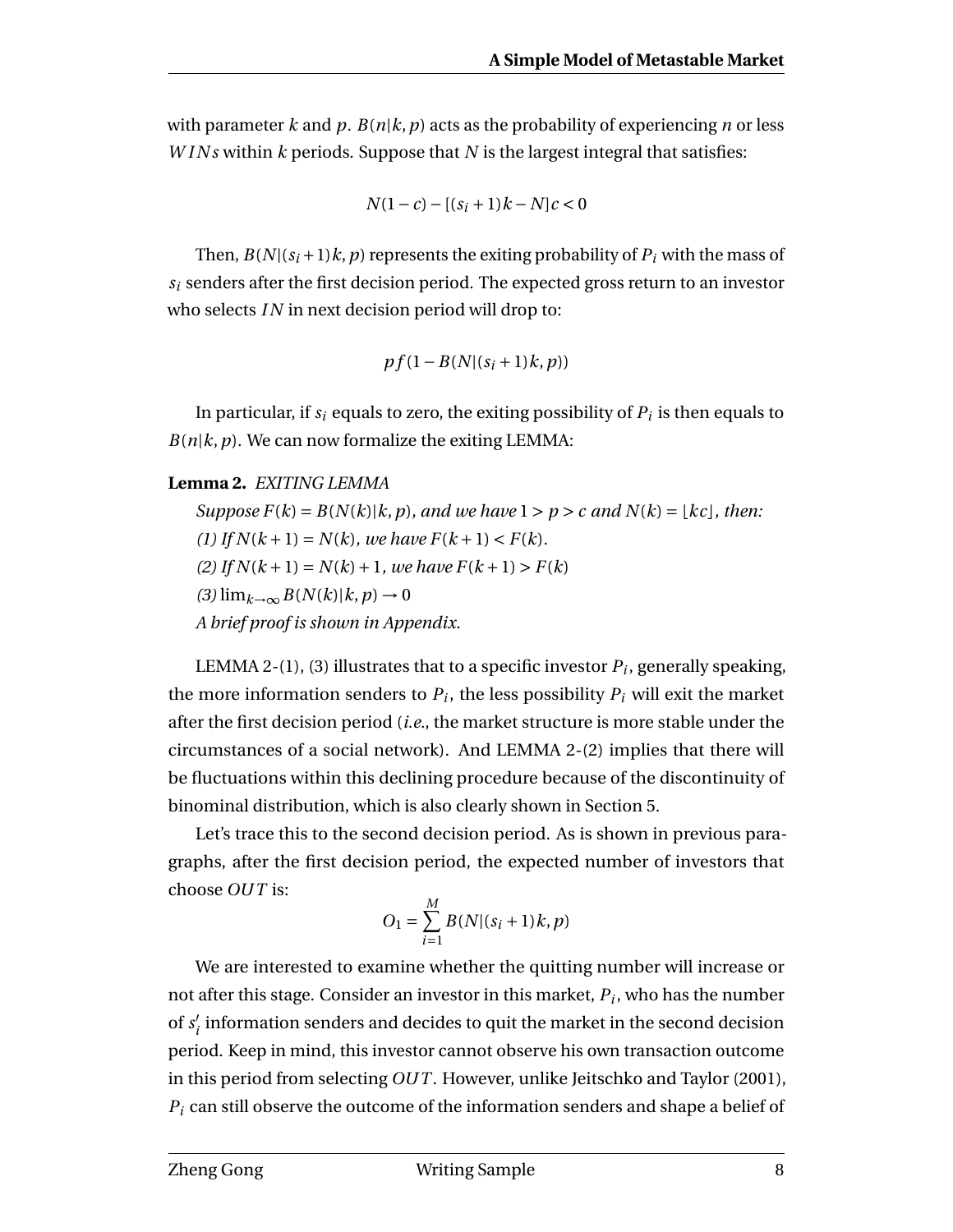the winning probability  $p$ . Suppose that  $N'$  is the biggest integral that satisfies:

$$
N'[f(1 - B(N|(s'_{i} + 1)k, p)) - c] - (s_{i}k - N)c < 0
$$

Then,  $B(N'|s_i k, p)$  represents the probability that the investor  $P_i$  will remain in an *OUT* status after the second decision period. In this way, the expectation number of investors that return to the market after the second decision period is:

$$
R_2 = \sum_{i=1}^{M} \{B(N|(s_i+1)k, p) \times [1 - B(N'|s'k, p)]\}
$$

Also presented is a mechanism that shows investors who quit the market in the decision period of  $\tau$  will return to the market with a possibility of  $1 - B(N'|s'k, p)$ 

In respect, there also may be investors who selected *I N* on the second decision period that then decide to exit the market after the second stage. The expectation number of new investors that exit the market after the second decision period is:

$$
O_2 = \sum_{i=1}^{M} \{ [1 - B(N| (s_i + 1)k, p)] \times B(N'| (s' + 1)k, p) \}
$$

Denote ∆*O*<sup>2</sup> as the expected difference between the number of investors that select *OUT* after the second decision period and the number of investors that select *OUT* after the first decision period. We now have:

$$
\Delta O_2 = \sum_{i=1}^{M} \{ [1 - B(N| (s_i + 1)k, p)] \times B(N'| (s' + 1)k, p) - B(N| (s_i + 1)k, p) \times [1 - B(N'| s'k, p)] \}
$$

 $\Delta$ *O*<sub>2</sub> > 0

We can also define ∆ $O_i$ ,  $i = 1, 2, ..., n$  in this way. It appears difficult to analytically solve the above function of ∆*O<sup>i</sup>* . However, the following LEMMA shows essential features of ∆*O<sup>i</sup>* .

#### **Lemma 3.** *CHARACTERS OF Del t aO<sup>i</sup>*

*(1)* To any given integral  $s_i$ , if we have  $p < c$ ,  $\Delta O_i < 0$  $(2)$  lim<sub>*si*→∞</sub>  $\Delta O$ *i* = 0

Though LEMMA 3 shows that the predicted number of investors who select *OUT* will increase as time goes on, we still say that the market can reach a relative stable status under the assumption of limited information aggregation. Compare with  $O_1$ ,  $\Delta O_2$  is a high order quantity and it is possible that the sum of the series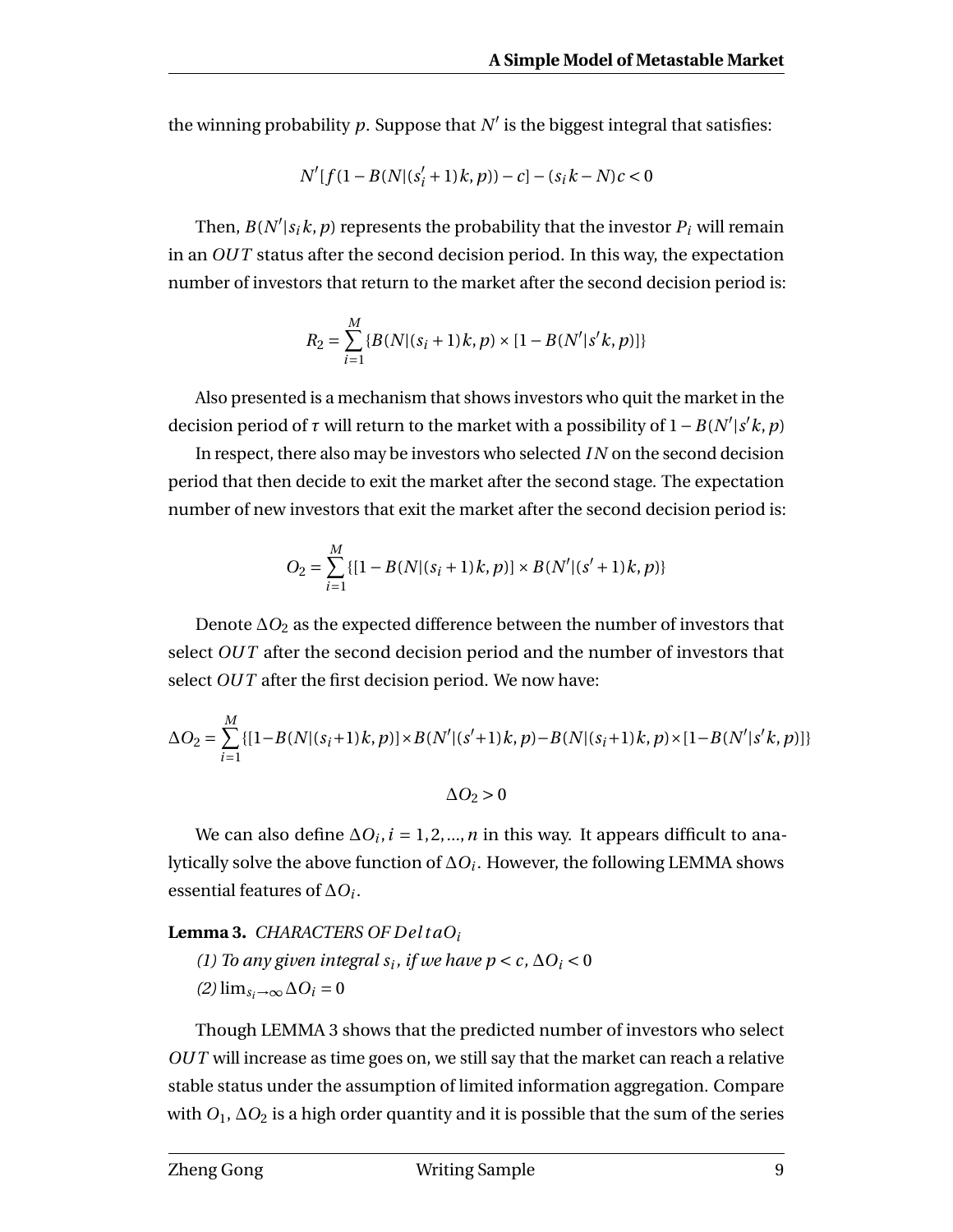{∆*O*1,∆*O*2,...,∆*Oi*} converges. Remarkably, in Section 5, we will show that when  $f(\cdot)$  is not entirely convex, the market will not collapse in only a few periods, instead, the number of active investors will fluctuate around a certain equilibrium value.

### **4 Market Collapse Mechanism**

In this section, we will propose a market collapse mechanism that occurs under a small exogenous shock. There are many situations where a small shock impacts an entire market. For example, a sudden hurricane might affect the supply of crude oil and many investors will suffer a great loss, and a drop in market demand will devastate suppliers heavily during the period. In our model, we define a shock as an exogenous negative factor that makes the winning probability *p* of all the investors that it affects drop to zero, which lasts for one decision period.

We use a simple example to explain the collapse mechanism in our model. This market is consisted of 5 investors, and their social networks are shown below:



**Figure4.1** An example of the social structure

Before the first decision period, all participants in the market select *I N*. We simply assume that *A* suffers from a shock during the first period, which, as defined in previous paragraph, makes the winning probability of *A* drop to zero. Let  $B(n|k, p)$  represents the probability of experiencing *n* or less *WINs* in *k* periods and  $B(n|k, p)$  is a binominal distribution with parameter k and probability *p*. Suppose *N<sup>A</sup>* is the biggest integral that satisfies:

$$
N_A(1 - c) - (4k - N_A)c < 0
$$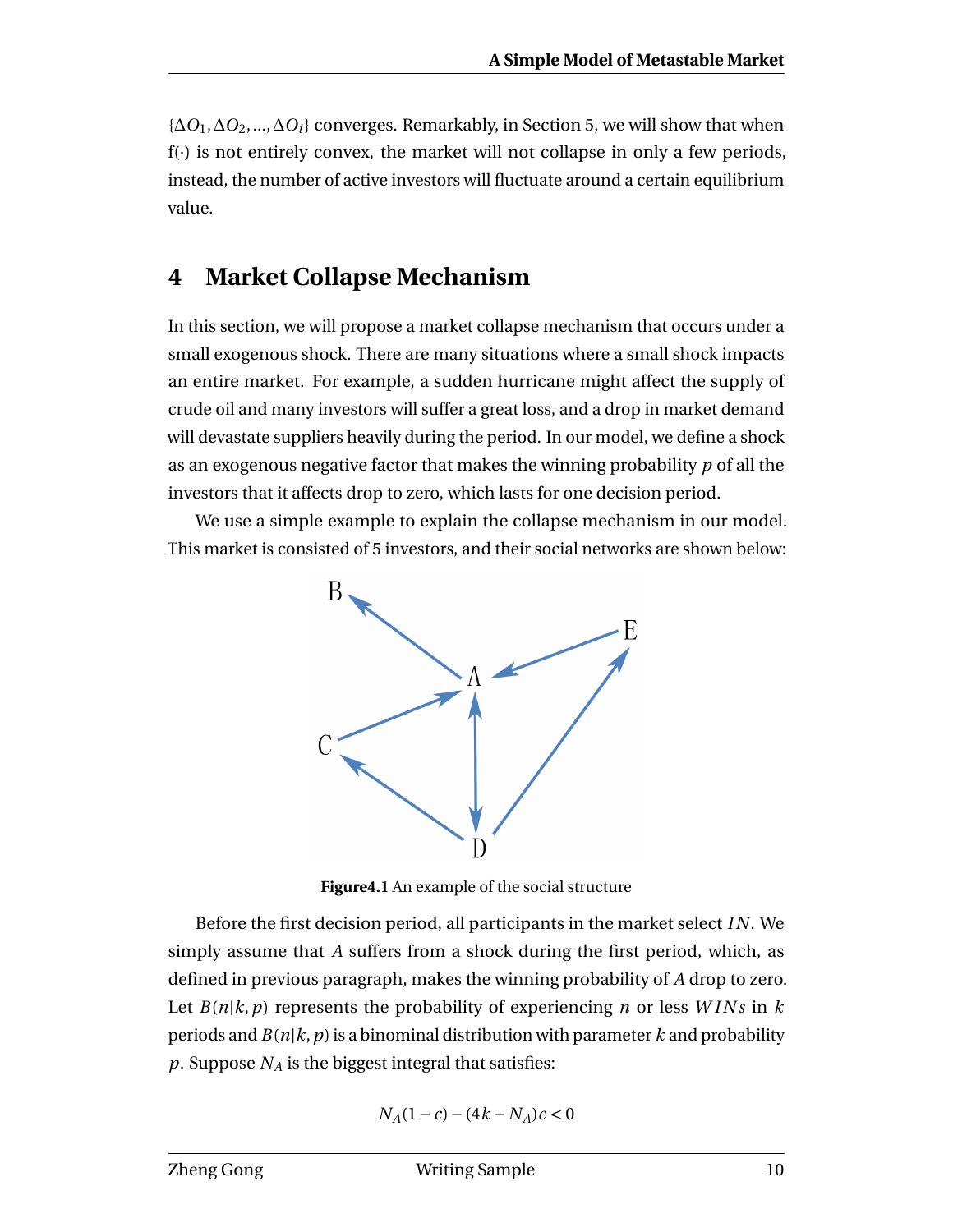Then,  $B(N_A|3k, p)$  represents the possibility of *A* exiting after the first decision period. That makes  $B(n|k, p)$  a strictly decreasing function of k. Therefore, with the shock, the exiting probability of A,  $B(N_A|3k, p)$ , will be significantly higher than the exiting probability of *A* without an exogenous shock, known as *B*(*N*<sub>*A*</sub>|4*k*, *p*). Specifically, if  $N_A < 3k$ , we have  $B(N_A|3k, p) = 1$  and *A* is surely to exit the market after the first decision period.

Consider the other investors who also receive the same investment outcome as *A* in this market, namely, *B* and *D*. Both *B* and *D* have only one sender and denote *NBD* as the largest integral that satisfies:

$$
N_{BD}(1-c) - (2k - N_{BD})c < 0
$$

Similar to *A*,  $B(N_{BD}|k, p)$  represents the exiting probability of *B* and *D* after the first decision period, and we have:  $B(N_{BD}|k, p) < B(N_{BD}|2k, p)$ , which means that the probability of *B* and *D* exiting rises even though they did not experience the exogenous shock of *A*. We denote this phenomenon as "Pass Effect" (*i.e.*, The receivers of *A* experience the shock through *A*'s outcome). This is the first step of our Collapse Model. From this example, we can formalize a LEMMA of Pass Effect without any further proof:

#### **Lemma 4.** *PASS EFFECT*

*Consider an investor Pi*(*s<sup>i</sup>* , *ri*) *who receives a shock.*

*(1) The quitting probability of*  $P_i$  *rises from*  $B(N|(s_i+1)k, p)$  *to*  $B(N|s_i k, p)$ *, if k is large enough.*

(2) The set of all receivers of  $P_i$  is { $P_{r1}, P_{r2},..., P_{ri}$ }. To a certain receiver  $P_{rj}(s_{rj}, r_{rj})$ , *j* ∈ 1, 2, ..., *i*, *the quitting probability of*  $P_{r}$ *j rises from*  $B(N|(s_i+1)k, p)$  *to*  $B(N|s_i k, p)$ *.* 

The second step of our Collapse Model is that the increased numbers of exiting members causes a further negative network externality to active investors. As is shown in LEMMA 3, a shock of small proportion can be passed to a larger scale of investors, which will further influence their probability of quitting the market at the next decision period. If too many investors fear playing *I N* in the second decision period, an avalanche can occur because the negative network externality brought about from the absence of cautious investors. Typically, a collapse effect will occur 3 to 5 decision periods after receiving the initial exogenous shock. The following example helps to illustrate how a market collapse happens, and examines our assumption of how limited information aggregation helps in accelerating the collapse procedure.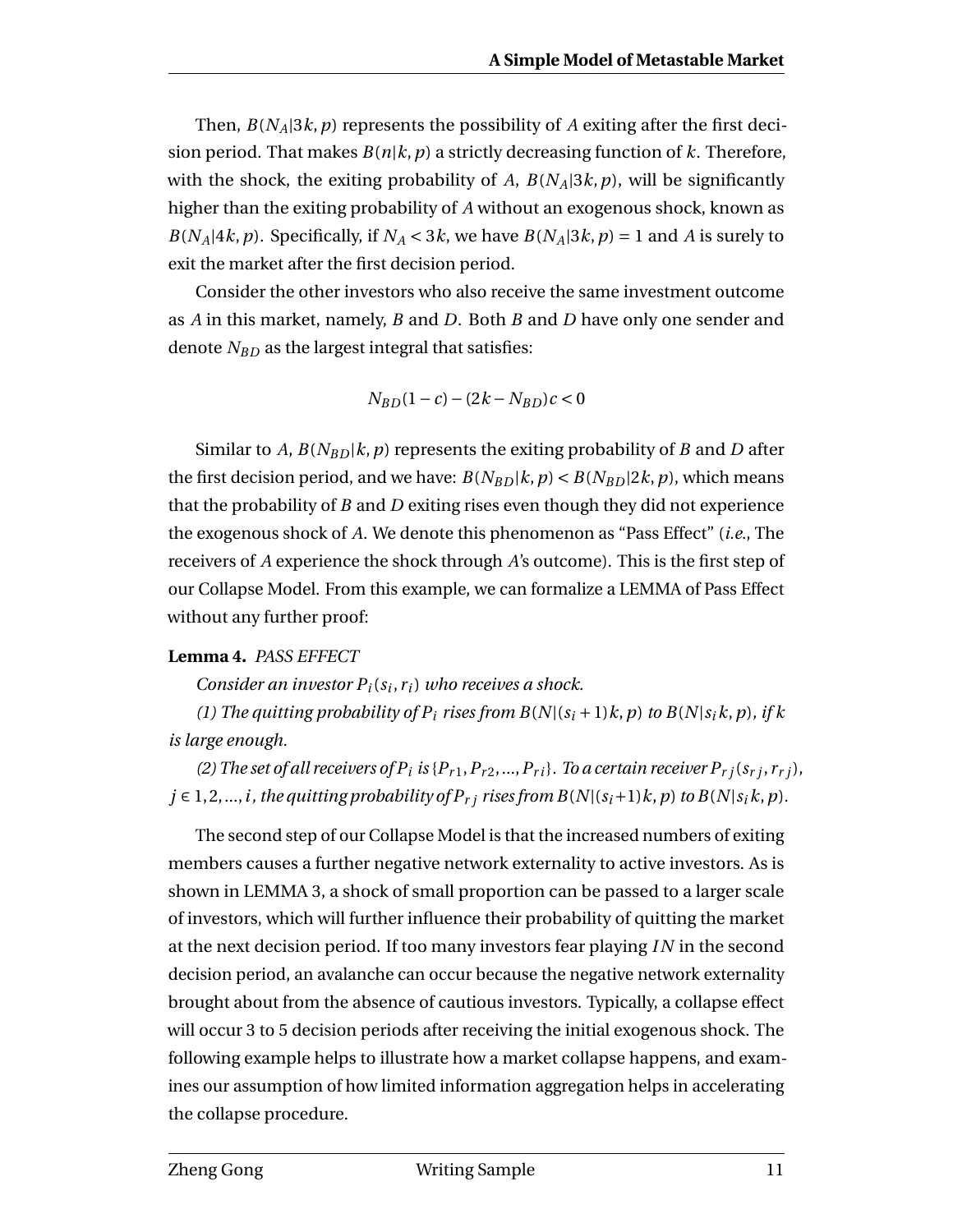#### **Example 4.1.** *A Dig Gold Game*

*Consider a dig gold game with 100 participants. The more participants taking part in this game, the higher the profit every participant will gain from a successful digging (because of the scale effect). Of course in a real world there will also be a crowding externality as is discussed in Clark and Polborn (2006), yet we ignore such effect to simplify this example. The fixed cost of every digging is*  $c = 0.2$  *and a successful digging brings a profit of* 0.5*p, where p denotes the proportion of people who join into the digging game. After ten digging periods, all participants will be allowed to decide whether to stay in the game or not. To simplify the example, we simply assume that every participant was successful 5 times and lost 5 times in the first round. Unfortunately, the digging equipment of 10 participants suffers from a temporary breakdown so that those players cannot receive any return in the first stage. We consider three different information sharing situations among the participants in this game.*

*(1) No one shares their own outcome with others. In this situation, the 10 unfortunate participants receive a return of* −2*, who will likely quit the game after the first stage. It is easy to know that the other 90 participants receive an outcome of 0.5. In the second round of the dig gold game, since the proportion of active participants falls to* 90%*, the return also falls to 0.25 for each person, but they still have enough motivation to stay in this game since the expectation return is positive.*

*(2) Every player's outcome information is completely shared among all the participants. In this situation, the 10 participants with the equipment breakdown receive a return of* −2 *after the first stage, and the other 90 players receive a return of 0.5. However, since all of them can observe the information of every other player, all of the participants will know that the average return of the first period is 0.25 in the first stage. With this knowledge, it is worthwhile for them to stay in this game since the expectation return is positive. Thus, no one will quit the game at the second round.*

*(3) Each player shares their outcome information with three other participants in their social network. In this situation, each player can make decisions based on five players' outcome history. To simplify the discussion, we assume that there is no relationship between any two players whose equipment broke, and no common member is shared among any two players with broken equipment. Then, 40 participants will observe 1 player with 10 failures, and 3 players with 5 successes and 5 failures each. To these 40 players, they will witness an expectation return of* −0.125 *after the first round. Hence, even players who had positive outcomes in the first*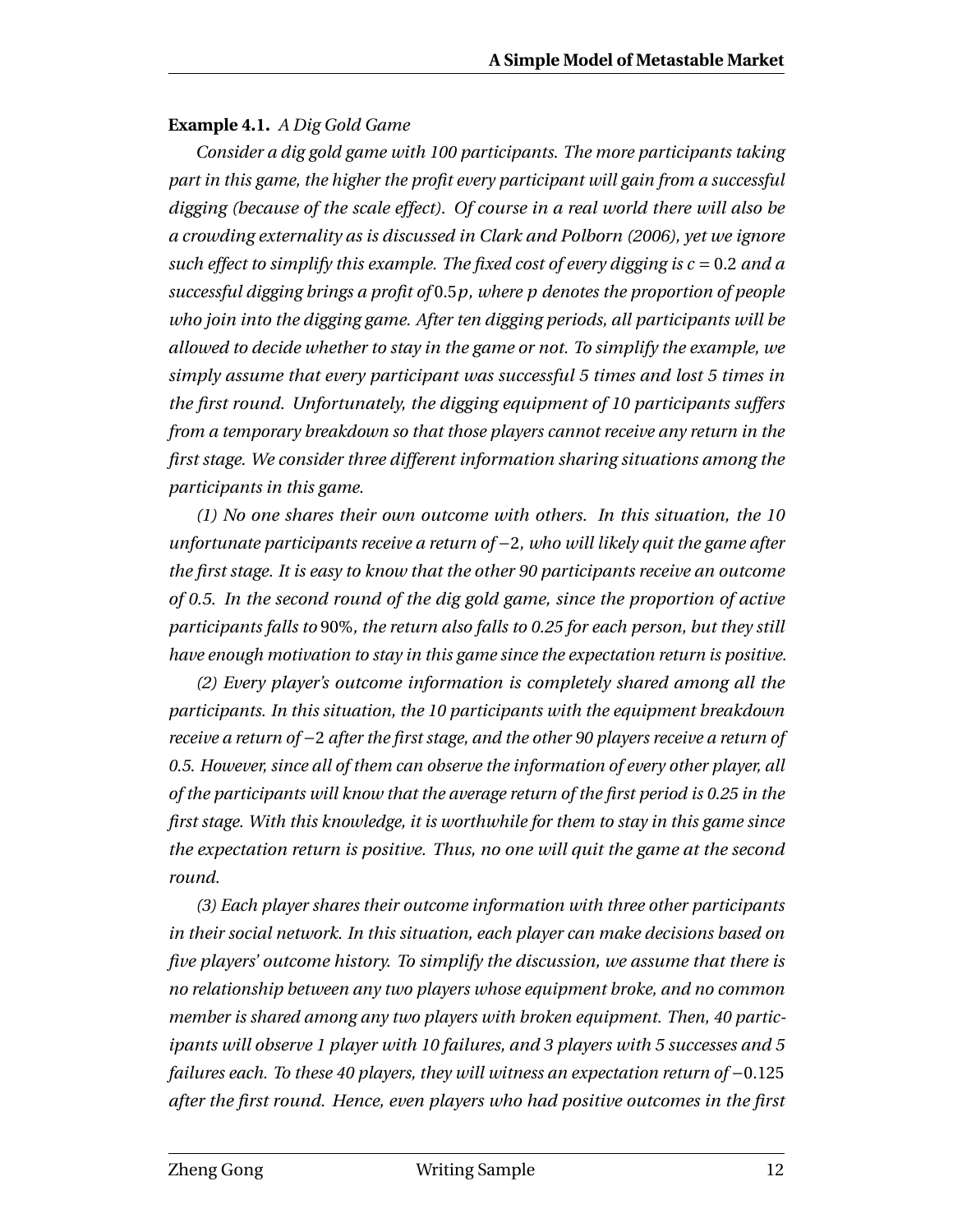*period will quit the game in the second round because of the negative information gained from the related player. Since there is a network externality, the expectation return of the second round game for the other 60 players is* −0.5 *each. This negative experience will cause a further avalanche in the third stage,* i.e.*, every player will refuse entering in the third round of the Dig Gold Game.*

Is an avalanche inevitable under the limited information aggregation model if an exogenous shock is experienced? The answer is no. Actually, several important factors shall be taken into consideration: the shock intensity; the social structure; and the shape of the network externality function  $f(\cdot)$ . Firstly, if the shock intensity is not strong enough to cause a wide-spread panic to exit the game, then the network externality in the following decision period will not be strong enough to trigger a market collapse. Let's look back to the previous dig gold game example. If only one player suffers from an equipment breakdown in the first round, only 4 players will quit the game in the second round, but this will not cause an avalanche since the expectation return of the other 96 players remains positive.

Secondly, we found that the social structure is of paramount importance to the stability of a certain market. To illustrate, consider once again the previous example. Compared with the third situation where every participant is linked to a limited amount of players, the non-information aggregation situation (first situation) is relatively stable. However, the second situation that allows access to each player's information proves to be even more stable than the first situation, which is corresponding to the conclusion of Gunay (2008).

Finally, whether a collapse will be triggered or not also depends on the shape of  $f(\cdot)$ . For example, if  $f(\cdot)$  is concave, the network externality generated by the absence of those shocked receivers may be so small that  $pf(\frac{m}{M})$  $\frac{m}{M}$ ) < *c* still exists. Therefore, a sudden market collapse is unlikely, and it is even more possible that the market will generally recover to an equilibrium state. On the other hand, if  $f(\cdot)$ is convex, the shock receivers that exit can thereby trigger an avalanche since the expectation return of selecting *I N* in this situation is negative.

Though we do not provide a complete analytical solution to the collapse procedure due to the many factors that could be considered, we find that a collapse may occur even when the underlying fundamentals actually favor investment (*i.e.*, the expectation return of investment remains positive). We find that the avalanche occurs because the limited access of information between players in our model boosts the collapse procedure in two ways: firstly, it will cause the "Pass Effect" and secondly, it will cause investors who receive negative information to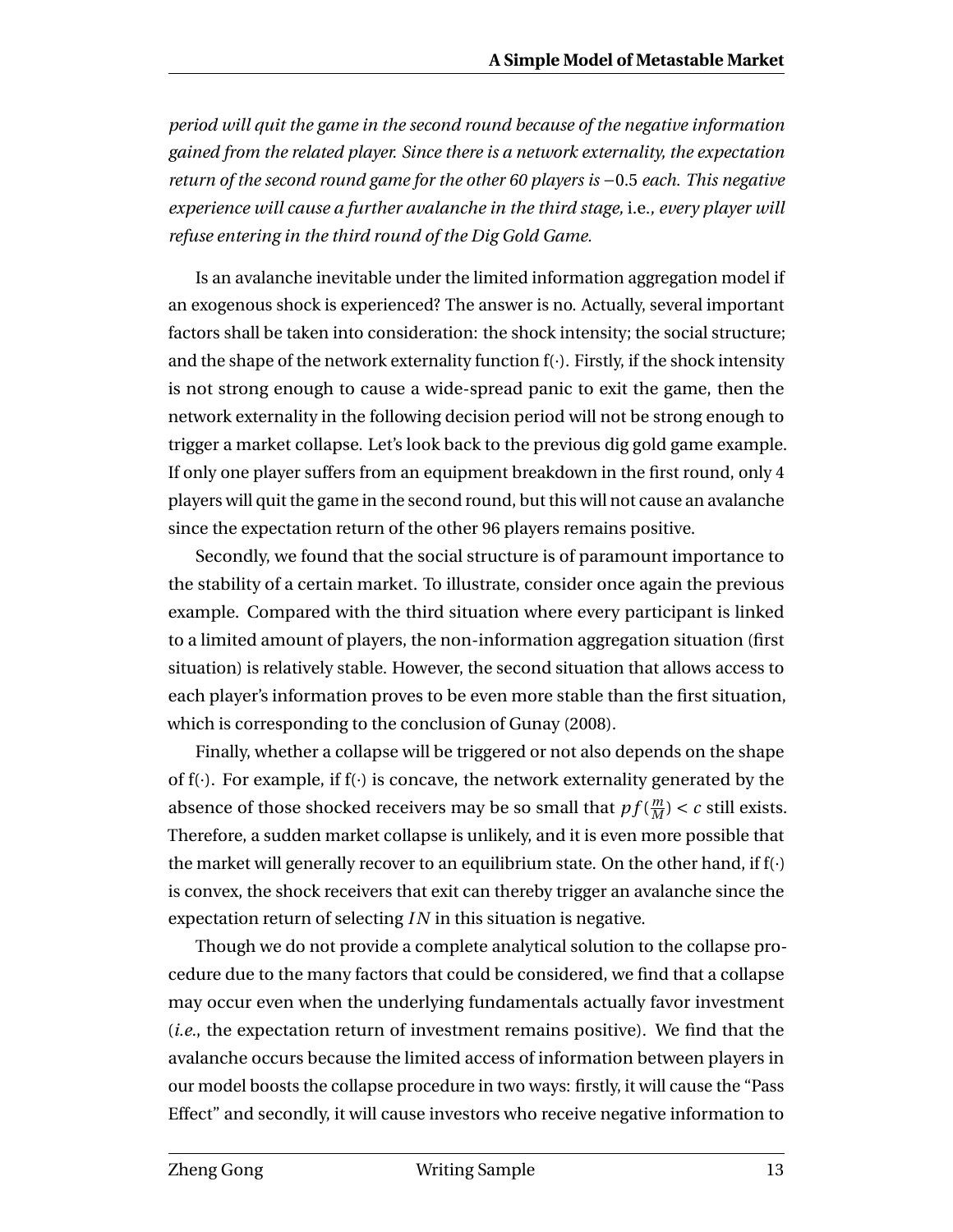overestimate the severity of the shock and exit an otherwise optimal market. In other words, imperfect information increased the likelihood of a market collapse.

## **5 Simulation and Analysis**

In this section, we will use programming methods to analytically simulate our model and examine the collapse procedure of the market. This Section will consist of three subsections. First, we will illustrate how vulnerable markets enter and maintain a relatively stable status when there exists no exogenous shock, and we will also show market responses that suffer from sudden shocks that affect a number of participants. Secondly, we will examine how the different factors in our model affect the stability of the market, *e.g.*, the fixed cost, the probability of winning or the number of people who suffer from a sudden shock. Finally, we will research the influence of different social network structures, and we will compare our model to those of Jeitschko and Taylor (2001) and Gunay (2008).

### **5.1 The Market Collapse Procedure**

Consider a market of 400 participants who form a square array social network  $(20 \times 20)$ . Each player has a standing relationship with the bordering four players. If a player is on the edge of the square, the relationship extends to players on the other side of the row or column. For example, the player whose coordinates are (0, 0) has four neighbor players, being (0, 1), (1, 0), (0,19), (19,0).

In this simulation, we set the return function as below:

$$
U(m_\tau) = \begin{cases} \frac{m_\tau}{400} - 0.52 & \text{if WIN} \\ -0.52 & \text{if LOSE} \end{cases}
$$

In this function,  $m<sub>\tau</sub>$  represents the number of participants in this decision period. We set the winning probability of *p* to 0.7. When there is an exogenous shock, 10% of investors in this market will be influenced, *i.e.*, 40 participants in this case. We assume that there are 10 transactions during each decision period. We use the Hinton diagram to display our result. A sample of the Hinton diagram is shown below: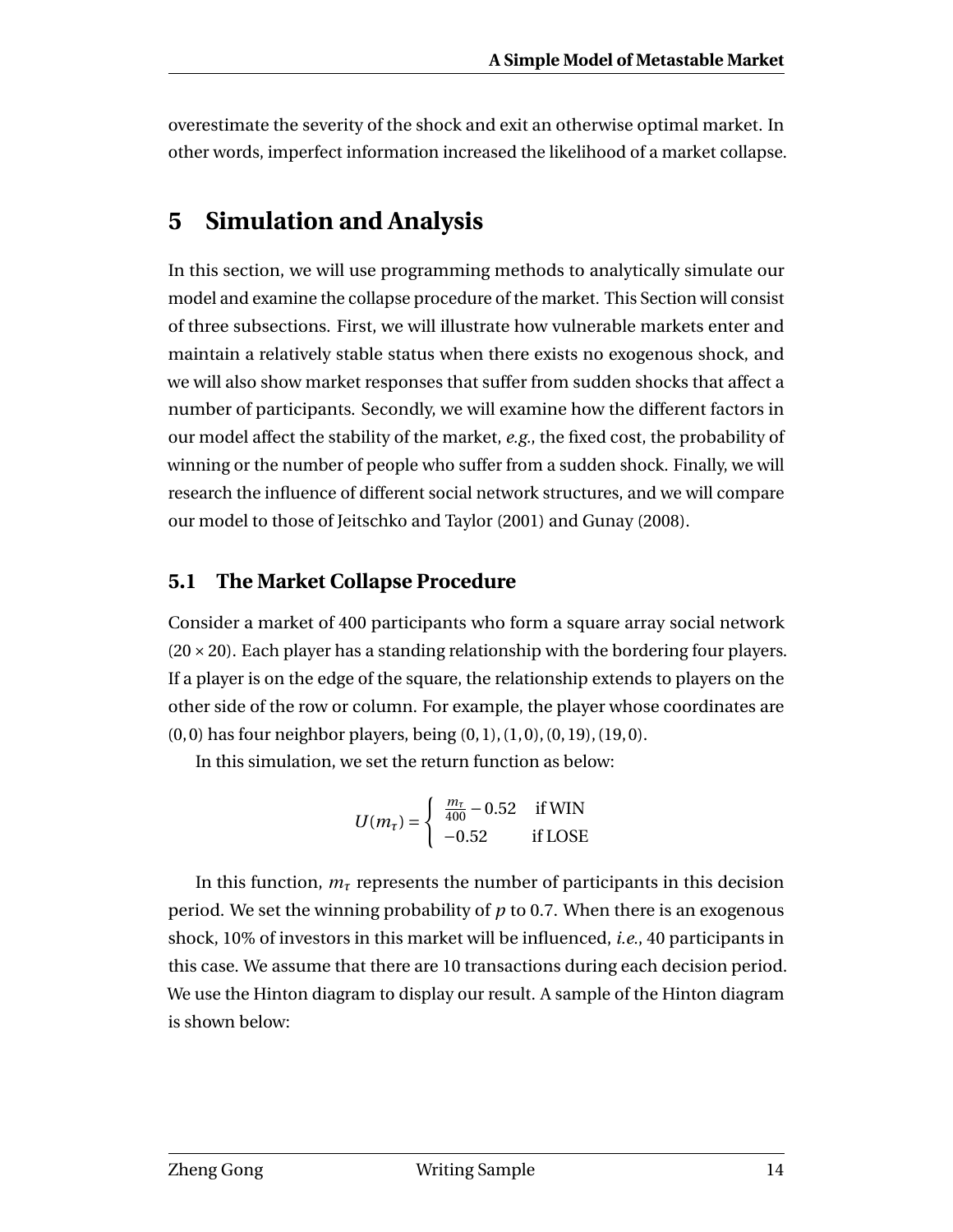

**Figure5.1** A sample of Hinton diagram when the market suffers from an exogenous shock.

In Figure 5.1, each small square represents an investor in this market. The white square represents a player that has profited in this decision period, while the black square implies a loss. The area of the small square represents the net profit (net loss) during this period. If a square is nonexistent for a certain investor, it indicates that this player did not select *I N* for this decision period (like the player (13,15)). If there is a blue dot in the coordinate, it implies that this player will select *IN* for the next decision period. Otherwise, he will choose *OUT* . An orange dot implies that this player suffered from a shock during this period, which brings his winning probability down to zero.

Figure 5.2 below displays a typical market collapse procedure. The x-axis represents the decision periods, while the y-axis represents the number of investors that select *I N* in any period. We introduce a shock at the 201*st* period and 601*st* period. There is a small trough beginning in the 200*th* period and a market collapse at the 600*th* period. This graph clearly displays that the market is fluctuating around an equilibrium value of about 395 during the periods between 0 to 200 and 200 to 600, which supports our previous proposition in Section 3 that the market will converge to a relatively prosperous status for a long period of time when there is no further outside shocks.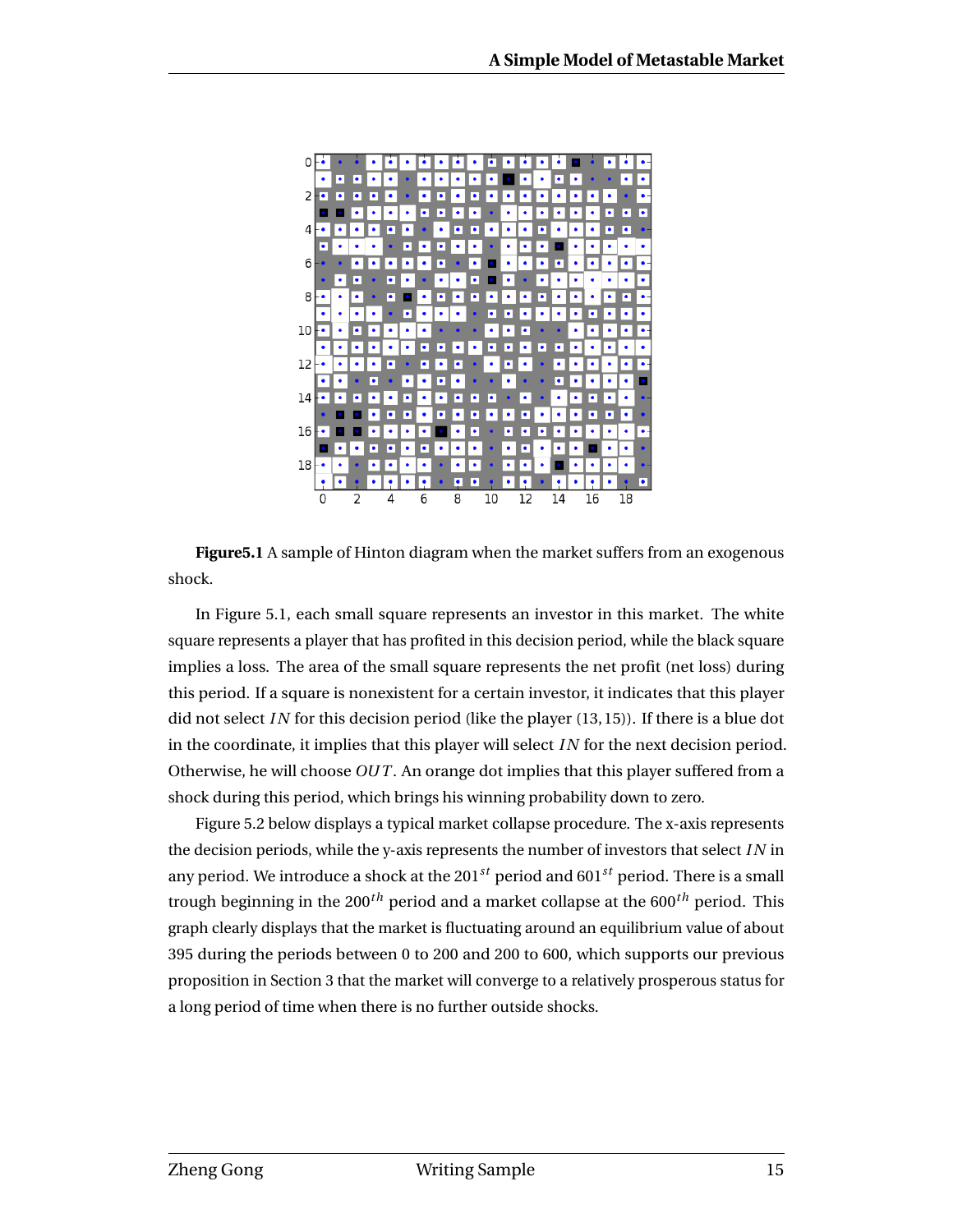

**Figure5.2** Time - players number graph.

To better illustrate how the market survived from the exogenous shock at the 200*th* period until the market collapse procedure at the 600*th* period, we display the panel data of all investors around these two shocks in the following Figure 5.3 and Figure 5.4.



**Figure5.3** Top left: period 200; top middle: period 201; top right: period 202. Bottom left: period 203; bottom middle: period 204; bottom right: period 205.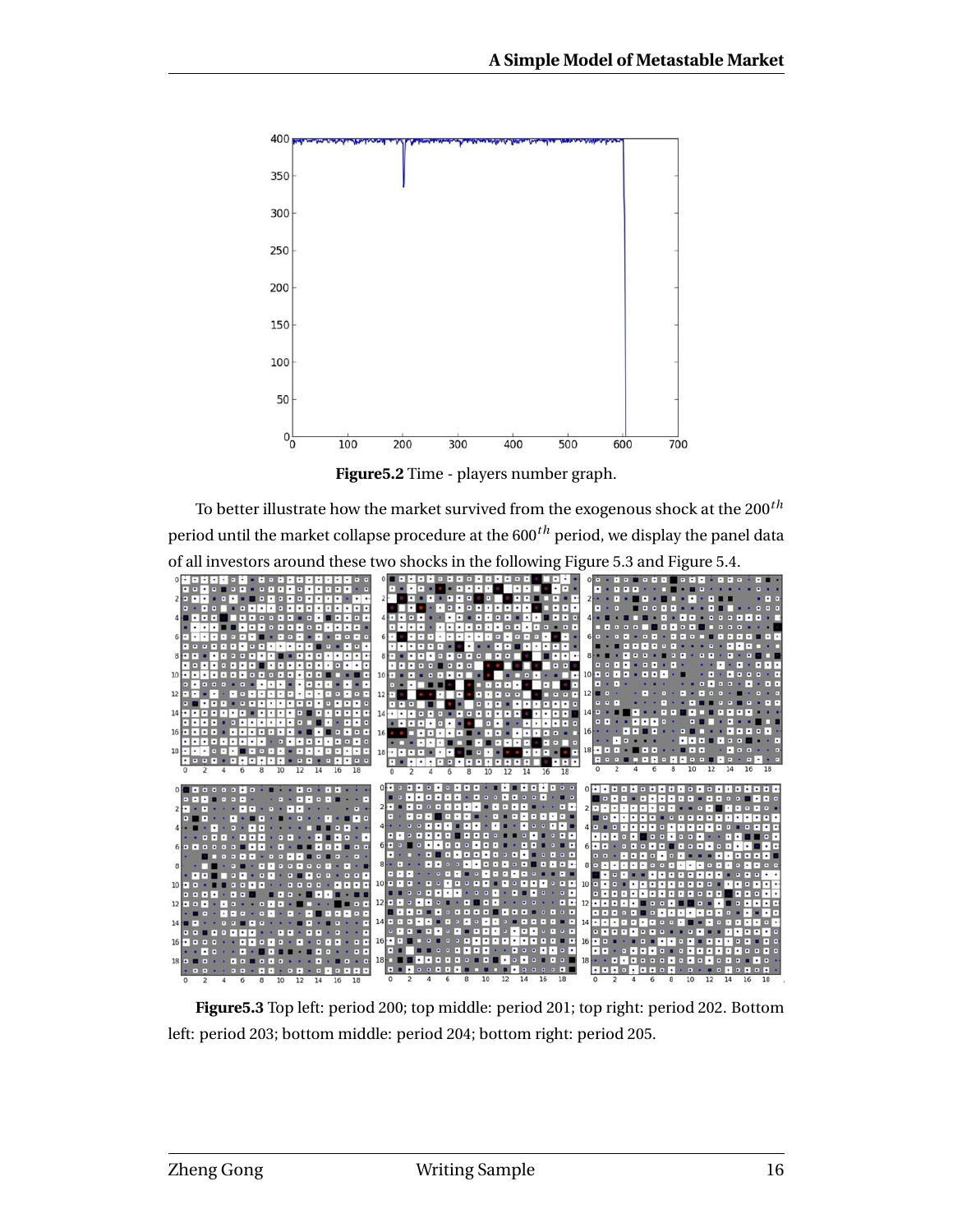

**Figure5.4** Top left: period 600; top middle: period 601; top right: period 602. Bottom left: period 603; bottom middle: period 604.

Figure 4.3 illustrates how a market resisted the shock at period 201. Observe how the 40 random investors who suffered from an exogenous shock exited the market at period 202 (top right graph of figure 4.3) since their winning probability was brought down to zero. However, this downtrend did not further occur in the following several periods: in fact, exiting investors returned to the market at periods 203 and 204 and the market returned to its original level of stableness at period 205.

Figure 5.4, however, shows a different result. It clearly illustrates how a market avalanche happens under an exogenous shock. Again, 40 random investors suffered from a shock at period 601. Differing from Figure 5.3, this shock successfully triggered the domino effect in the following periods: the shock caused a huge loss for some investors in the market (period 601); their loss frightened the players bordering them and caused many of their neighbors to then exit the market as well (period 602); the initial exit of a majority of investors decreased the payoff function of the remaining *I N* players, which resulted in a wide-range loss (period 603); since no one could earn a profit in the market, the market collapsed (period 604).

From this example, we show that we cannot prove whether or not "there will be a collapse" or "there will not be a collapse" in our model. Actually the market behavior follows a complex stochastic process and we only know under which circumstance the market is more likely to collapse. In the following part we will use the Monte-Carlo method to estimate the expected probability of collapse under a different combination of factors,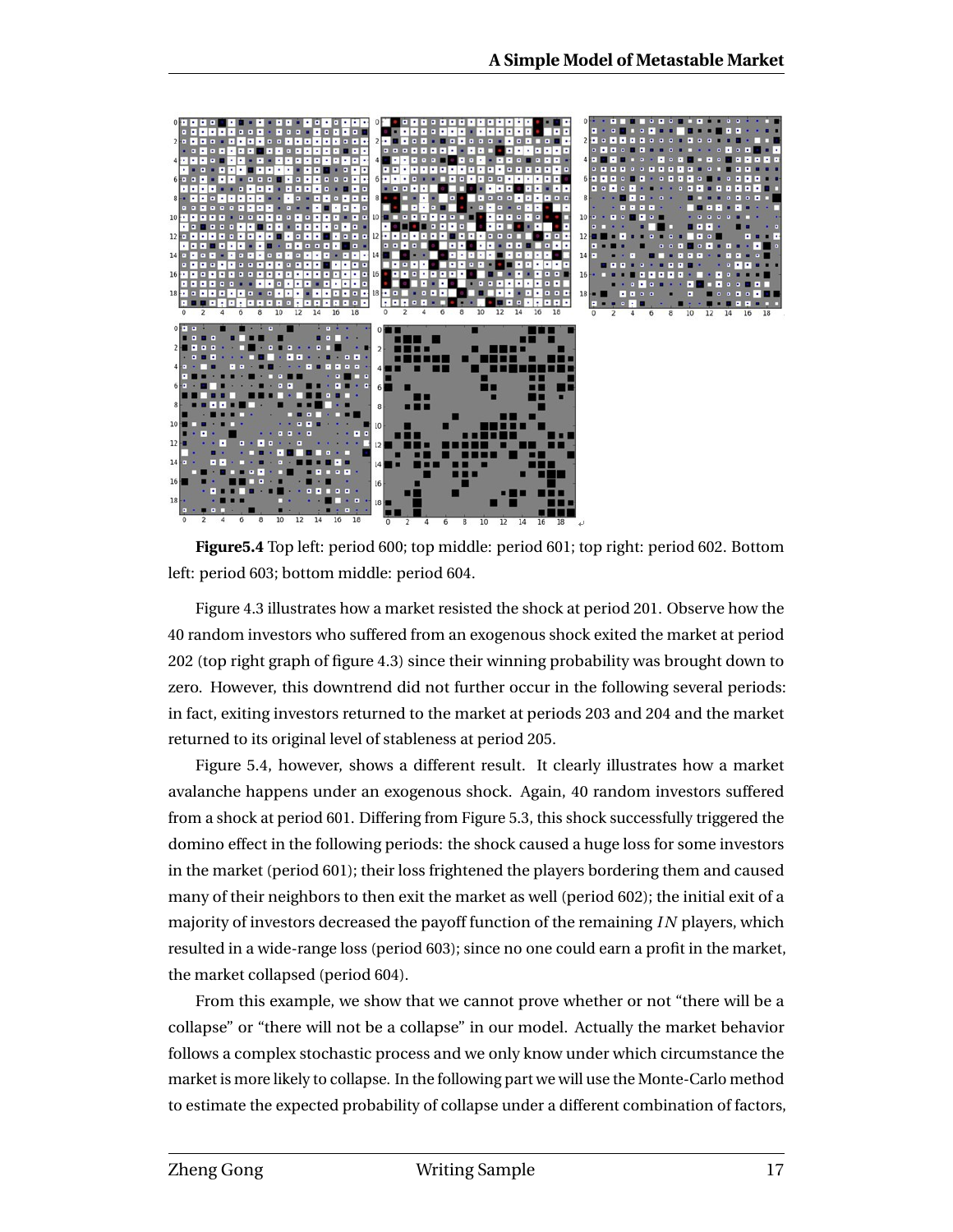which then leads to different expectations and outcomes. In this way our model discovers how different causation factors affect the stability of a specific market.

#### **5.2 Factor Analysis**

In this section, using the market simulating program, we examine the gradients of the collapse probability Pc with fixed costs  $c$ , winning probability  $p$ , the number of transaction periods within a decision period *k* and the number of investors suffers from a shock *N s*.

Figure 5.5 displays the relationship between the probability of a collapse and fixed costs when other factors are fixed. In this figure, the winning probability *p* is set at 70% and every investor trades 10 times in each decision period, with 40 out of 400 investors suffering from a shock. We set the interval of *c* as  $0.49 < c < 0.54$ , and we pick up 26 points of c within this interval with a step length of 0.002. To better estimate the collapse probability of a given *c*, we repeat the collapse procedure 500 times for each *c* point.





A detailed examination on this figure reveals an extreme sensitivity of a collapse probability to the fixed transaction cost. The collapse probability tends to be zero when fixed cost is 0.51, yet the probability tends to be 1 when a fixed transaction cost equals 0.54. There is a varying collapse probability within a narrow interval of the fixed cost *c*. Such observation implies that even a tiny rise in the fixed transaction cost will lead to an unstable market status and increases the likelihood of a collapse under a shock.

Figure 5.6 shows the overall trends of a collapse probability to the number of transac-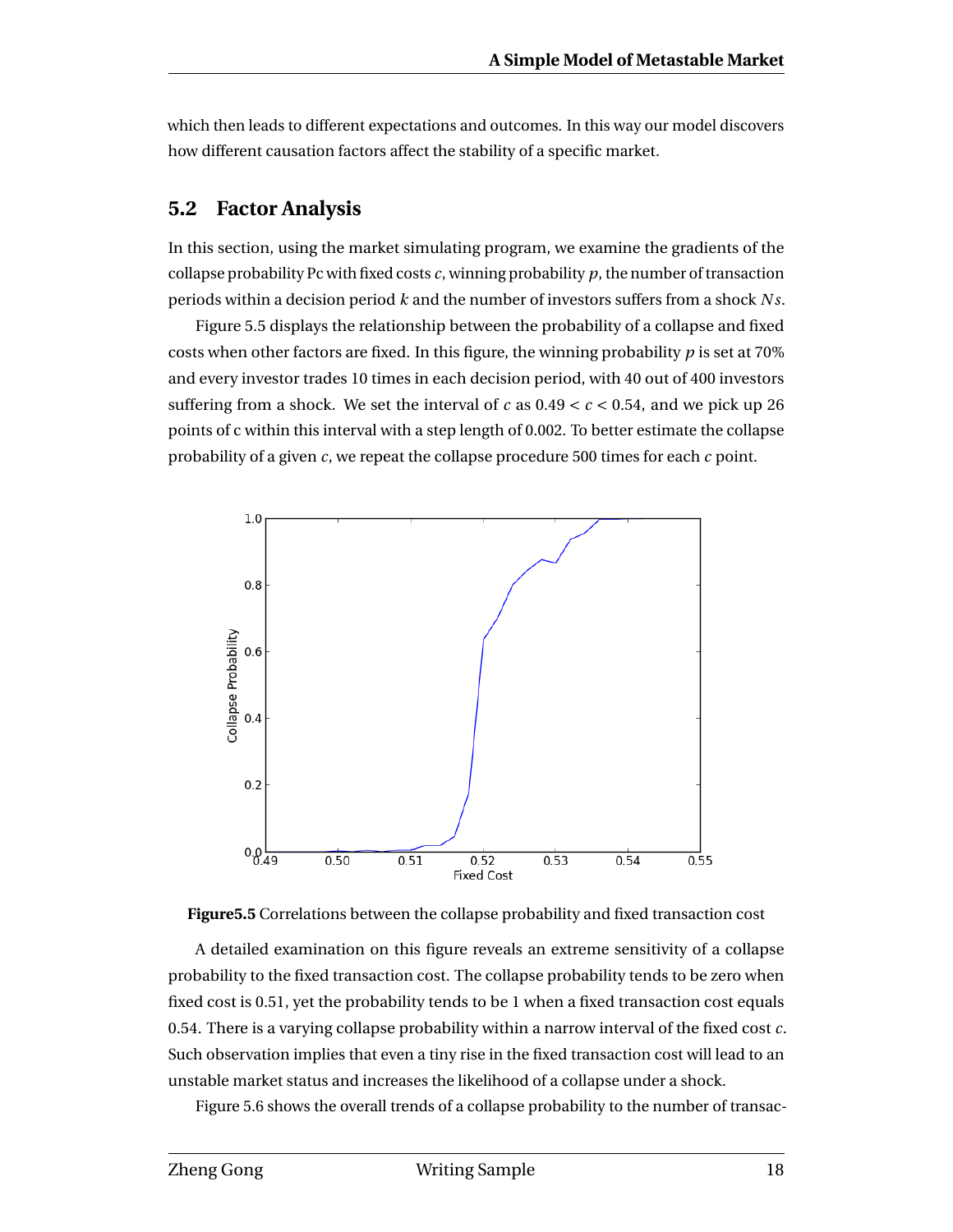tion times within a decision period when other factors are fixed. The winning probability is set at 70%, 40 out of 400 investors suffer from a shock, and the fixed cost of every transaction is set to 0.52. In this figure, the x-axis represents the transaction times within a decision period which varies from 4 to 18, and the y-axis denotes the collapse probability of a certain market. We set a 500 times repeating game to estimate the collapse probability of each given k.



**Figure5.6** Correlations between the probability of collapse and the number of transaction times

The figure above shows that there exists a generally negative relationship between the number of transaction times within a decision period and the collapse probability. Yet, we also observe several fluctuations at *k* = 10,12,15*and*17, which is resulted from the discontinuity of binominal distribution and is previously proved in LEMMA 2. This downward trend relation coincides with an agent's intuition: since the expectation return of each transaction is positive when less people quit, a higher number of transaction times means that each investor in the market is more likely to receive a positive return after the decision period, which leads to a more stable market status and the collapse probability tends to be valued at zero when each investor trades multiple times within a decision period.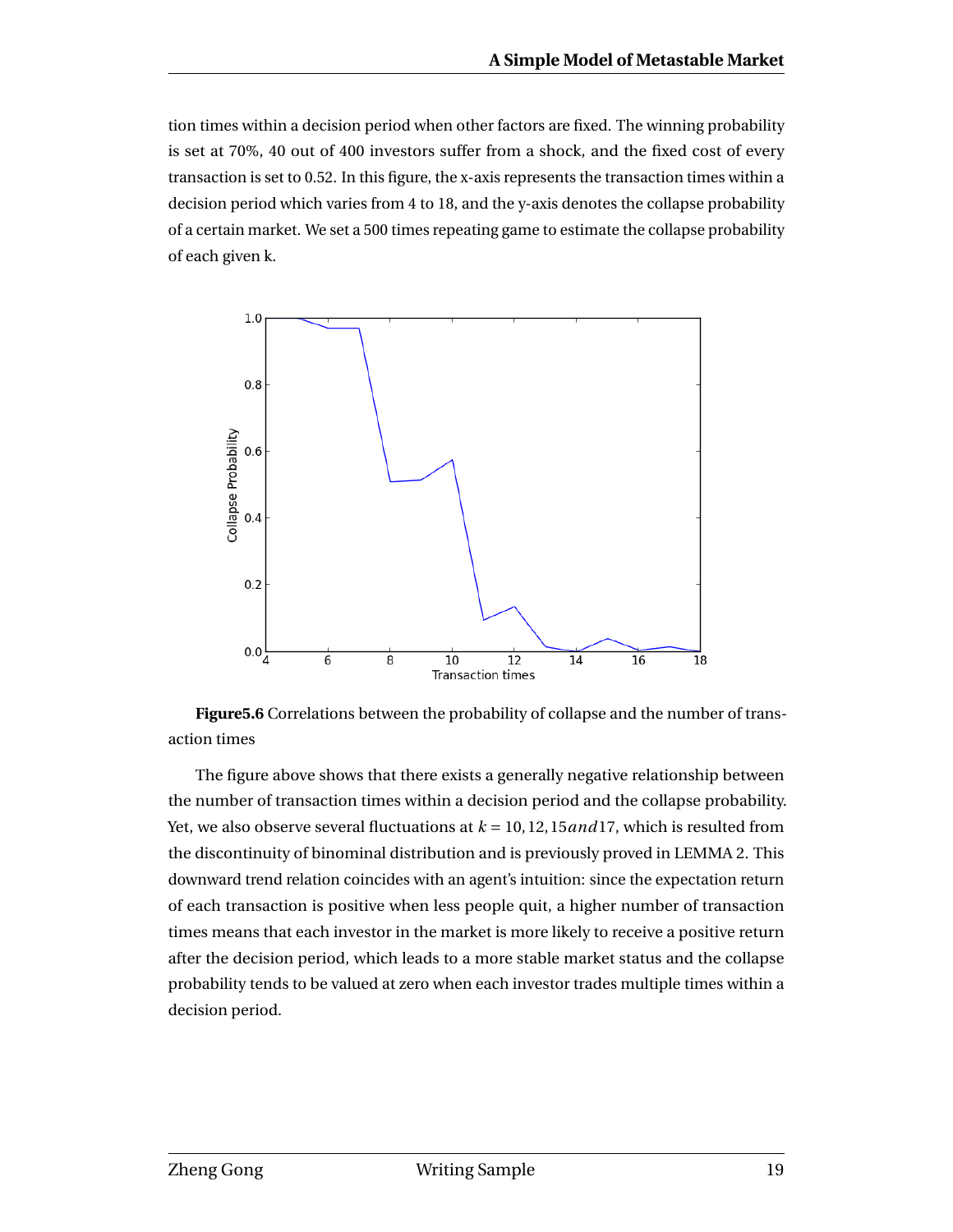

**Figure5.7** The relationship between the number of investors who suffer from a shock and the collapse probability

Figure 4.7 displays the correlation between the number of investors that suffer from a shock with the probability of a market collapse. The fixed cost is set at 0.52, while the winning probability is 0.7 and in this case, every investor trades 10 times within a decision period. The number of suffering investors various from 20 to 60 in this simulation and the step length is 2. To better estimate the accuracy of the market collapse probability, we play a 500 times repeated game for each point in this graph.Obviously, the figure shows a clear uptrend relationship between the number of investors experiencing the shock and the collapse probability. The more people that are influenced by the market shock, the more investors - not only shocked investors, but also neighboring players - will become frightened and exit the market. As a result, the market completely collapses.

Figure 5.8 below displays the negative trend between the winning probability and market collapse probability. The step length is 0.01 and we hold other factors fixed as in our previous figures. The sudden rapid downturn shown in Figure 4.8 implies that the winning probability is vitally important to the market's stability, similar to the affects fixed costs had. This conclusion also fits with our intuition that when people have a higher chance of winning in a certain market, their return expectation will grow as a reasonable result and fewer participants will exit the market even though the market is suffering from a shock.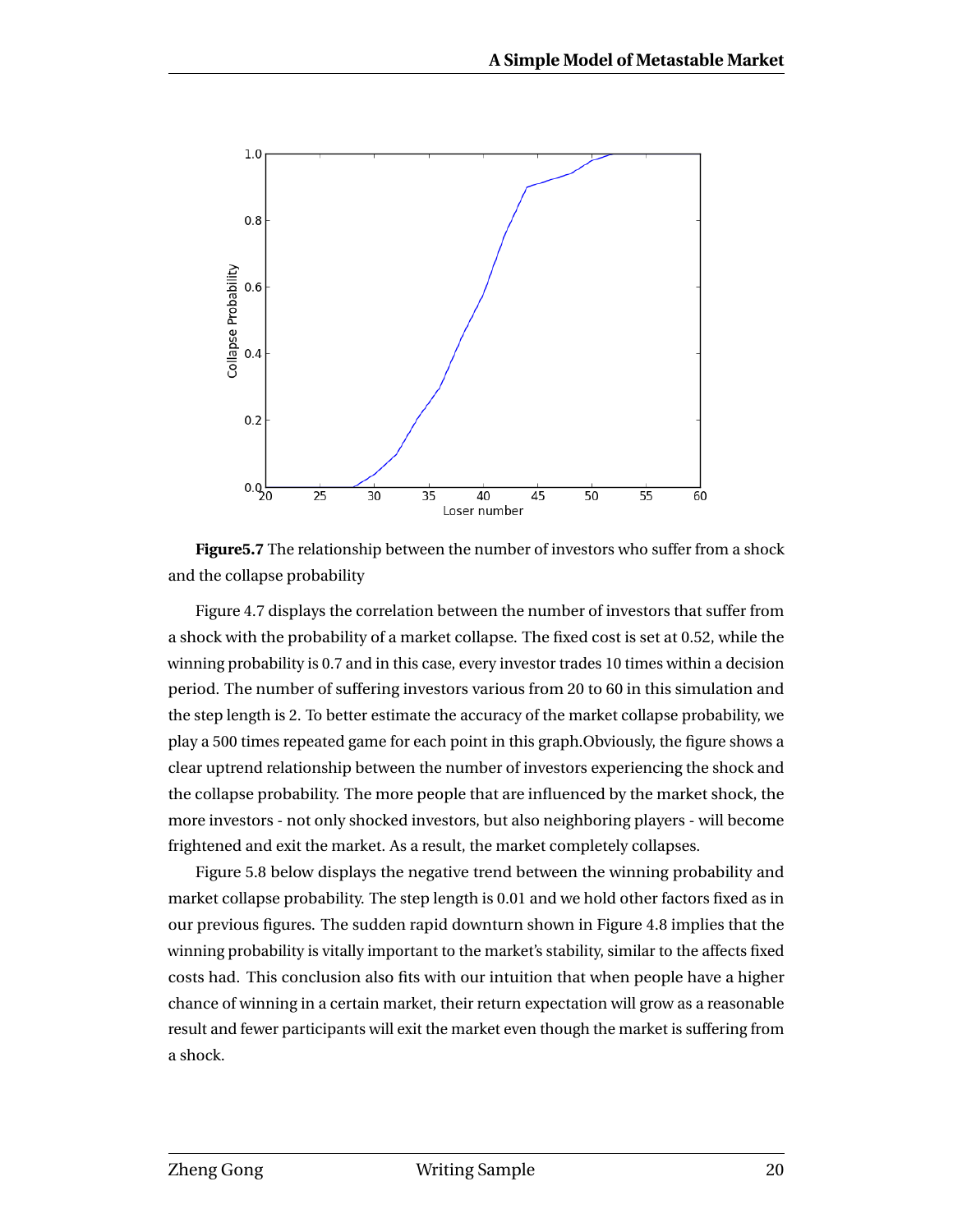

**Figure5.8** Correlation between the winning probability and collapse probability

### **5.3 Social Structure and Model Comparison**

In this section, we will change the structure of the social network in our model to simply analyze how different social networks can affect the stability of a certain market. Then we will compare our simulation results to the predictions in a number of theoretical models from Jeitschko and Taylor (2001) and Gunay (2008).

In previous sections, we used an uncomplicated social structure that everyone in the market has four neighboring friends and with whom they share transaction information to. We will extend this model to a more complex situation: each investor is randomly given a group of people to share their trading information with, and another group of random people whom they receive outcome information from. Consider a market with 400 participants and each player can receive the information of *k* other players. The fixed cost of each transaction is 0.5, the winning probability *p* is held at 0.7 and 40 out of 400 players suffer from an exogenous shock at period 200, 600 and 800. The Figure 5.9 below will show a typical time - players number graph when  $k = 0, 1, 2, 3, 4$  and 399.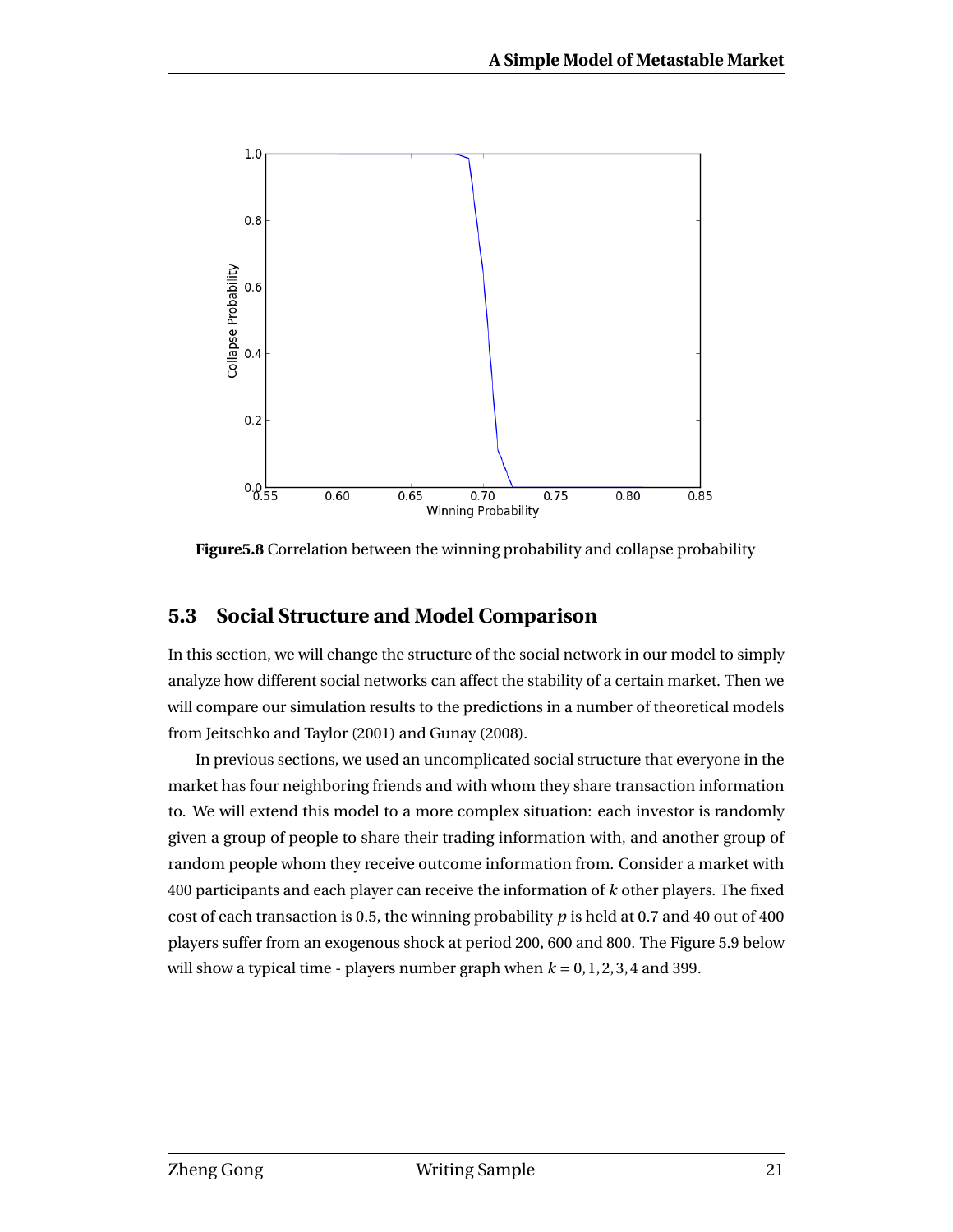

**Figure5.9** Top left: k=0; top middle: k=1; top right: k=2. Bottom left: k=3; Bottom middle: k=4; Bottom right: k=399.

It is clearly shown from Figure 5.9 that as each market member receives more information from other players, the more stable the market is. Consider the top left graph of the above panel  $k = 0$  situation. The market collapse happens unexpectedly fast, only within a few periods even though selecting *I N* creates Nash equilibrium for every market participant. In this case, every participant can only observe their own information and no one will re-enter the market as a result. Such a market avalanche procedure is thoroughly analyzed and predicted by Jeitschko and Taylor (2001). When *k* = 1, the collapse procedure slows down because of the information aggregation, however the market also collapses in a short period of time. The  $k = 2$  situation is relatively robust since it experienced a longer period of prosperousness from period 0 to 200, yet, a shock at period 200 destroyed the market in this case.

Consider the graph of  $k = 3$  and  $k = 4$ . They both show stability when facing a shock. Nevertheless, the case of  $k = 4$  has less volatility than the case of  $k = 3$ , which implies that the more players one can observe information from, the more stable the market is. An extreme example is shown in the case of the bottom right graph in which each player can observe every trading outcome within the market, which is discussed by Gunay (2008). In this case, the market is extremely stable and even the influence of shocks is dismissed by the information aggregation and in result, our research highly supports the idea of Gunay (2008) that the information aggregation procedure will lead to a more stable market.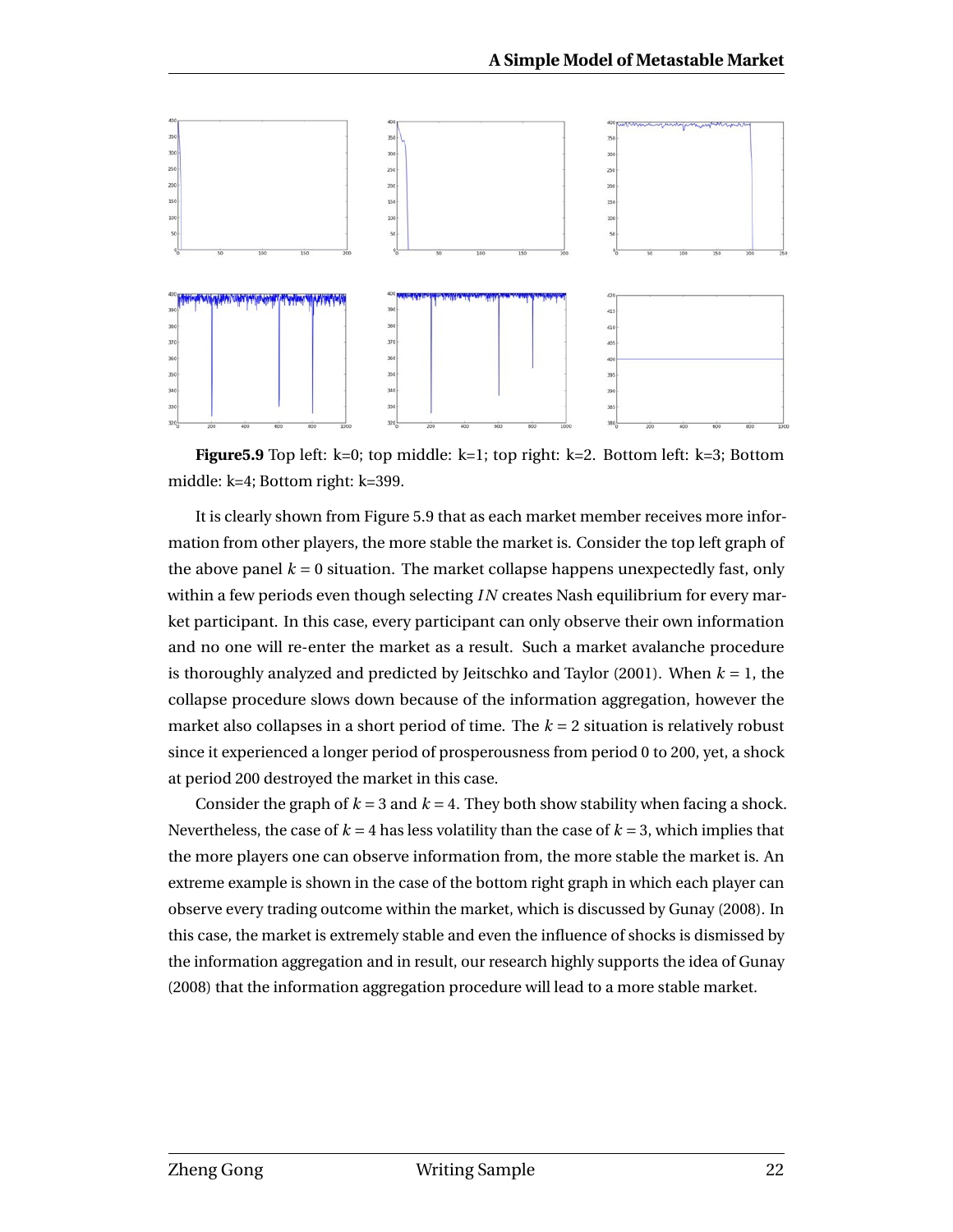## **6 Conclusion**

The limited information aggregation market collapse model in this paper is innovative in some respect. To begin with, we have proved that under the circumstance of limited information aggregation and internet externality, it is possible for a market to remain in a metastable status for a long period of time. Moreover, a market collapse may happen when there exists an exogenous shock that only influences a small number of investors in the market. Specifically, this collapse can happen even if selecting IN creates Nash equilibrium for each participant at a given decision period.

We present analytical derivations to analyze the mechanism of a market's metastable status and market's collapse. To better illustrate our model and analyze the influence of different factors, we use programming methods to simulate the relationship between different factors and collapse probability. Additionally, we compared our work to previous works in this area, such as Jeitschko and Taylor (2001) and Gunay (2008), which helps prove the applicability of our model.

There are several ways to extend our analysis. The first is to apply an everyday social network occurrence into the model. Secondly, it is worthwhile to consider the situation that investors are risk averters or low level-k rationality types. Finally, it would be interesting to consider how the collapse of a market negatively influences outside markets and how a world-wide crisis could happen under such a mechanism. We hope that our work provides future reference for further research in this field.

# **Appendix**

#### PROOF OF LEMMA 2

(1) Assume  $A(N|k, p)$  denotes the probability of *NW INs* within k rounds, and  $A(N|k, p)$ corresponds to a binominal distribution, then:

$$
B(N|k, p) = \sum_{i=0}^{N} A(i|k, p)
$$

and we have:

$$
A(i|k + 1, p) = A(i|k, p) \times (1 - p) + A(i - 1|k, p) \times p
$$

, if  $i > 0$ 

Spefically, if  $i = 0$ , then:

$$
A(0|k+1, p) = A(0|k, p) \times (1-p)
$$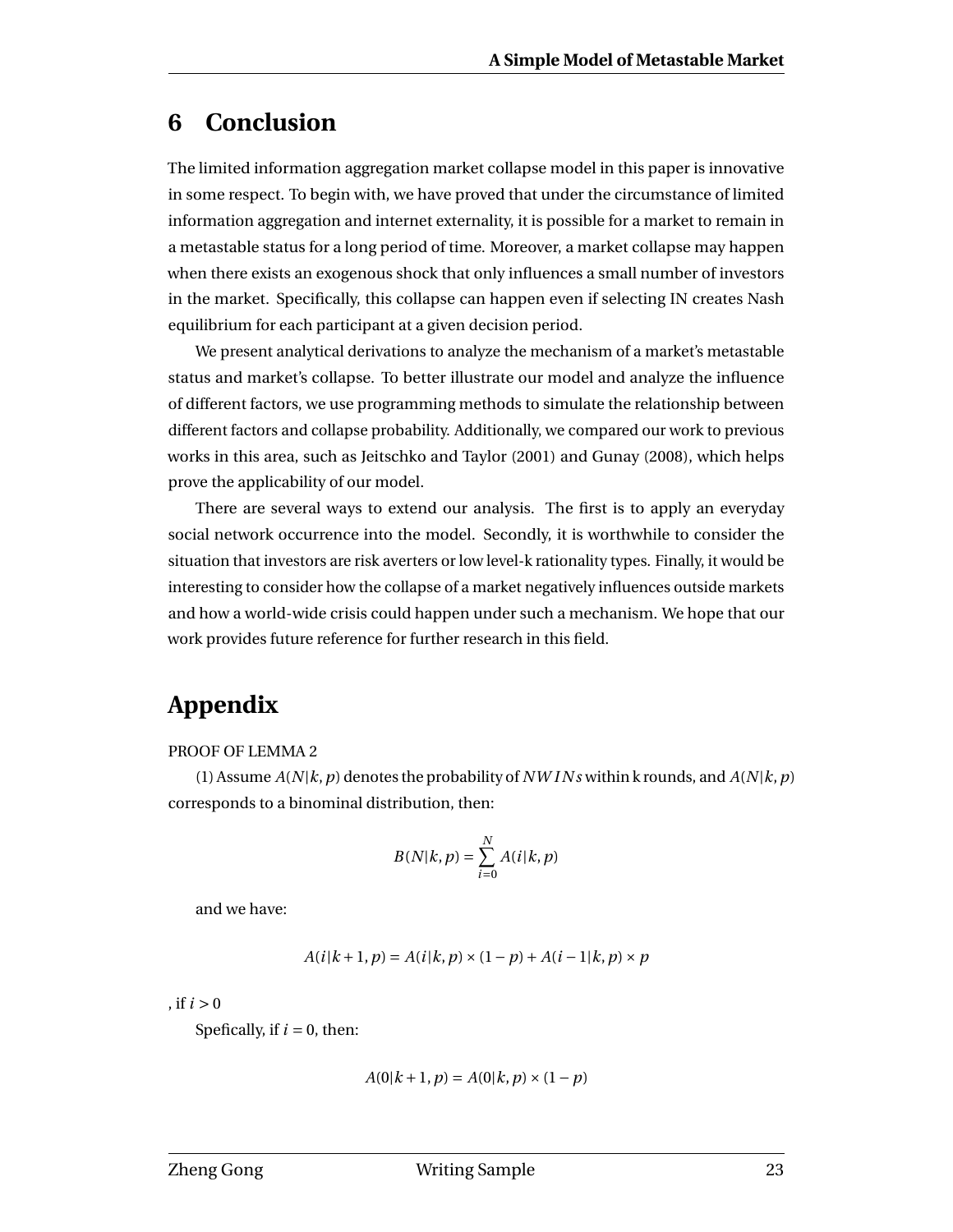Then,

$$
B(N|k+1, p) = \sum_{i=0}^{N} A(i|k+1, p) = \sum_{i=0}^{N} A(i|k, p) \times (1-p) + \sum_{i=0}^{N-1} A(i|k, p) \times p
$$

And we have:

$$
B(N|k+1, p) = B(N-1|k, p) + A(N|k, p) \times (1-p) = B(N|k, p) - A(N|k, p) \times p
$$

Since *A*(*N*| $k - p$ ) > 0, *B*(*N*| $k + 1, p$ ) < *B*(*N*| $k, p$ ) if and only if *N*( $k + 1$ ) = *N*( $k$ ). □

(2) If  $N(k+1) = N(k) + 1$ , then we need to compare  $A(N+1|k+1, p)$  with  $A(N|k, p) \times p$ Suppose  $A(N+1|k+1, p) > A(N|k, p) \times p$ , then:

$$
\frac{(k+1)!}{(N+1)!(k-N)!}p^{N+1}(1-p)^{k-N} > \frac{k!}{N!(k-N)!}p^N(1-p)^{k-N} \times p
$$

Which means:

$$
\frac{(k+1)!}{(N+1)!(k-N)!} > \frac{k!}{N!(k-N)!}
$$

Then we have  $k+1 > N+1$ , which is contradict to our basic assumption. Hence, we have proved that if  $N(k+1) = N(k) + 1$ ,  $F(k+1) > F(k)$ .  $\Box$ 

(3) Since  $p > c$ , according to laws of large numbers, we have:

$$
\lim_{k\to\infty}E(B(k,p))=\lim_{k\to\infty}k\times(p-c)\to\infty
$$

Since binominal distribution converges to normal distribution when  $\lim_{k\to\infty}$ , and we have  $B(N|k, p)$  represents the probability that  $B(k, p) < 0$ , we have:

$$
\lim_{k\to\infty}B(N|k,p)=0.\quad \Box
$$

### **Reference**

Acemoglu D, Bimpikis K, Ozdaglar A. Dynamics of information exchange in endogenous social networks[R]. National Bureau of Economic Research, 2010.

Bikhchandani S, Hirshleifer D, Welch I. A theory of fads, fashion, custom, and cultural change as informational cascades[J]. Journal of political Economy, 1992: 992-1026. Bikhchandani S, Hirshleifer D, Welch I. Learning from the behavior of others: Conformity, fads, and informational cascades[J]. The Journal of Economic Perspectives, 1998, 12(3): 151-170.